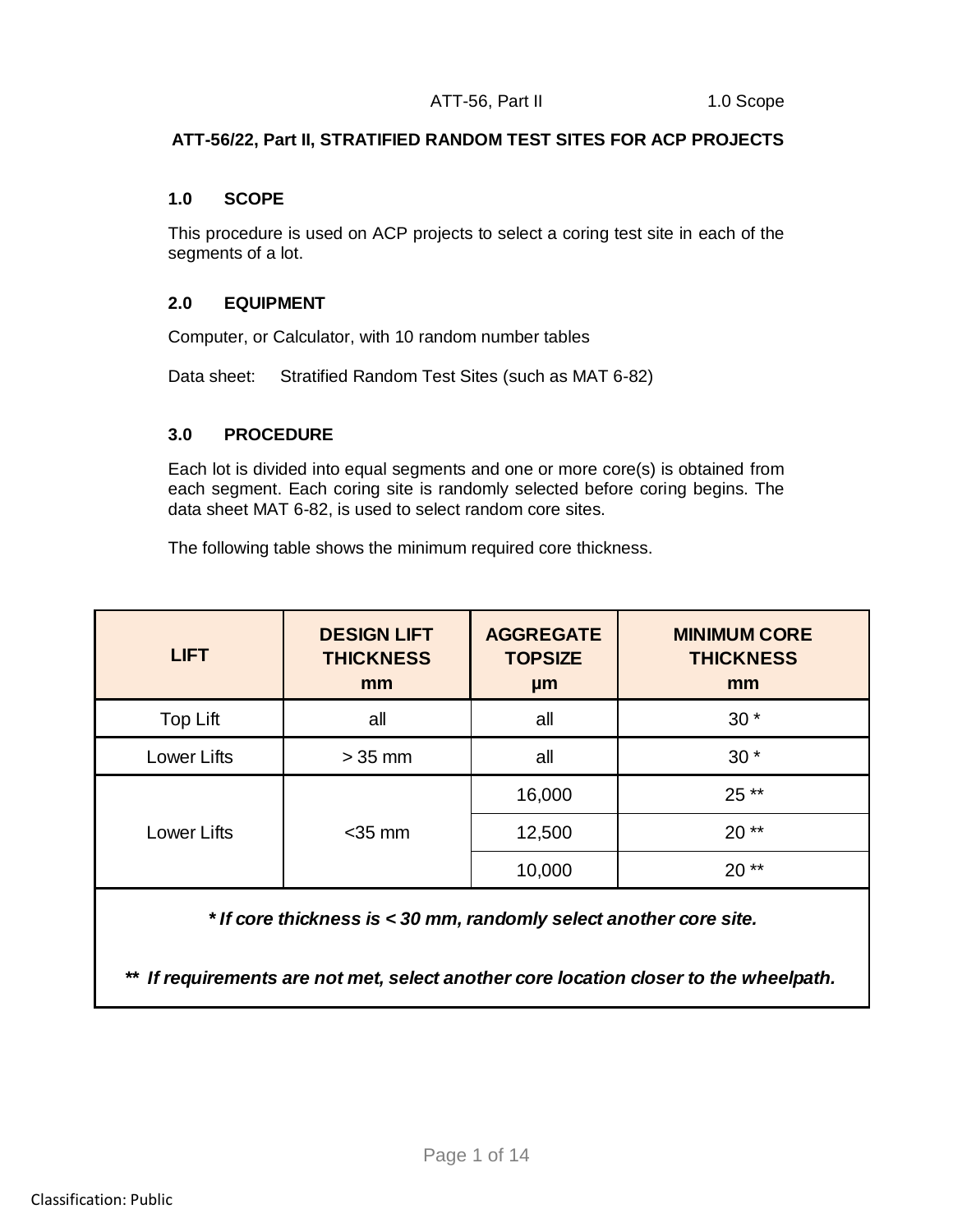# **3.1 Consistent Mat Width and Thickness**

If the Widths and Thickness of the mat were consistent throughout the lot: *COMPLETE THE HEADER INFORMATION*

- 1. Record the Contract & Project #'s at the top of the form as shown in Figure #1.
- 2. For each lot, complete the following:
	- a) The Lot Number and the Lot Date (day, month and year)
	- b) For the lane(s) paved. Enter NBL, SBL, EBL or WBL. For multi-lane projects, indicate beside the lane identifier the location of the mat using RS for Right Shoulder, R for Right Mat, C for Centre Mat, L for Left Mat and LS for Left Shoulder.
	- c) The beginning and ending station of the Lot (lines "A" and "B").
	- d) The width of the paved lane to the nearest 0.1 m (line "C").
- 3. Calculate the *LOT LENGTH* as follows:

## *Lot Length = Ending Station - Beginning Station*

On selective overlay projects, use the above formula to calculate the length of each overlaid area and then total the lengths, or subtract the total length of the gaps from the above result. *Show these lengths in the Remarks section.*

If more than one lane was placed, use the above formula to calculate the length of each paved lane and then total the lengths.

4. Calculate the "Length of each Segment" on line "D" using the formula:

*Length of Segment = Length of Lot / 5 (or desired No. of Segments)*

## *COMPLETE THE SEGMENT CALCULATIONS*

- 5. Transfer the beginning station of the lot (line "A") to the Beginning Station of Segment 1 (line "E").
- 6. Calculate the "Beginning Station of Segments" 2, 3, 4, 5, 6, etc. (line "E") as follows (adjust the calculations and use the bottom part of the form for segments 6 or more):

## *= Length of Segment (line "D") + Beginning Station of Previous Segment*

For **selective overlay** projects, if there are gap(s) between the beginning station of one segment and the beginning station of the next segment and/or if the beginning station of the next segment falls on a gap, **add the length of the gap(s)** to the above result. (see Figure 3 example)

If more than one lane was placed, a segment may start on one lane and end on another. In this case, calculate it as follows:

- a) Subtract the beginning station of the segment from the ending station of the first lane.
- b) Subtract the result of step (a) from the length of the segment.
- c) Add the result of step (b) above to the beginning station of the next lane.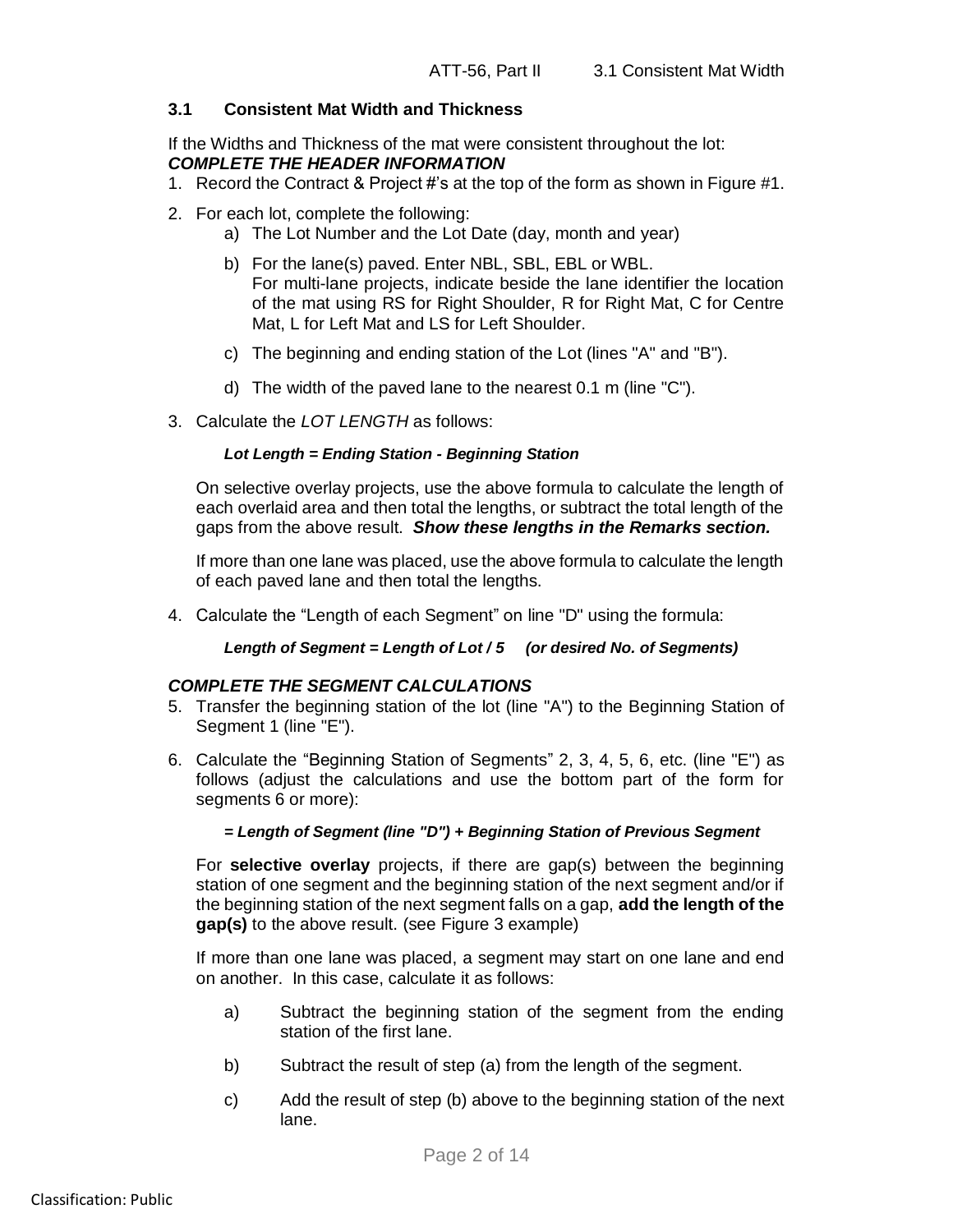|       | Mberta<br>Transportation<br>MAT 6-82/22    |                                                 |                               | <b>STRATIFIED RANDOM TEST SITES</b> | ATT-56, Part II  |            |            |                            |              |
|-------|--------------------------------------------|-------------------------------------------------|-------------------------------|-------------------------------------|------------------|------------|------------|----------------------------|--------------|
|       | <b>CONTRACT NO.</b>                        | 11223                                           |                               | <b>PROJECT</b>                      | <b>Hwy 70:08</b> |            |            | <b>ACP - Lift 1 - 50mm</b> |              |
|       | LOT NO.                                    | 12                                              |                               | <b>DATE LAID</b>                    | 6-Jul-2010       |            |            | LANE                       | <b>EBL</b>   |
|       | A. BEGINNING STATION                       | $07 + 183$                                      |                               | <b>B. END STATION</b>               | $13 + 239$       |            |            | $C1$ . MAT WIDTH           | 5.0          |
|       | <b>D. LENGTH OF SEGMENTS</b>               | $(B-A)/5$                                       |                               |                                     | 1211.2 m         |            |            |                            |              |
|       | <b>SEGMENT NO.</b>                         |                                                 |                               | $\mathbf{1}$                        | $\overline{2}$   | 3          |            | 4                          | 5            |
|       |                                            |                                                 |                               | A                                   | $A+D$            | $A+2D$     |            | $A+3D$                     | $A+4D$       |
| Е.    | BEGINNING STATION OF SEGMENT               |                                                 |                               | $07 + 183$                          | 08+394           | $09 + 605$ |            | $10 + 817$                 | $12 + 028$   |
|       | <b>MAT</b>                                 |                                                 |                               | Lt                                  | Lt               | Lt         |            | Lt                         | Lt           |
|       | MATCHING MAT (YES or NO)                   |                                                 |                               | <b>No</b>                           | <b>No</b>        | No         |            | <b>No</b>                  | <b>No</b>    |
| F.    | <b>LENGTH RANDOM NO.</b>                   |                                                 | 0.56                          | 0.97                                | 0.22             |            | 0.60       | 0.61                       |              |
| G.    | DISTANCE FROM BEGINNING STATION OF SEGMENT |                                                 | $D \times F$                  | 678                                 | 1175             | 266        |            | 727                        | 739          |
| н.    | <b>STATION OF SEGMENT TEST SITE</b>        |                                                 | $G + E$                       | $07 + 861$                          | $09 + 569$       | 09+872     |            | $11+543$                   | $12+767$     |
| $C^2$ | MAT WIDTH (m)                              |                                                 |                               | 5.0                                 | 5.0              | 5.0        |            | 5.0                        | 5.0          |
| $C^3$ | <b>ADJUSTED MAT WIDTH</b>                  | IF Matching Mat = Yes<br>IF Matching Mat = $No$ | $(C2 - 0.5)$<br>$(C^2 - 0.8)$ | 4.2                                 | 4.2              | 4.2        |            | 4.2                        | 4.2          |
| L.    | <b>WIDTH RANDOM NO.</b>                    |                                                 |                               | 0.95                                | 0.40             | 0.09       |            | 0.97                       | 0.52         |
| J.    | ADJUSTED MAT WIDTH x WIDTH RANDOM #        |                                                 | $C^3 \times I$                | 4.0                                 | 1.7              | 0.4        |            | 4.1                        | 2.2          |
|       | <b>LOCATION</b>                            | Matching Mat (I <sup>*</sup> J)                 |                               |                                     |                  |            |            |                            |              |
| Κ.    | <b>FROM CENTERLINE</b><br>(m)              | NON-Matching Mat $(l * J) + 0.3$                |                               | 4.3                                 | 2.0              | 0.7        |            | 4.4                        | 2.5          |
|       |                                            |                                                 |                               |                                     |                  |            |            |                            |              |
|       | COMMENTS:                                  |                                                 |                               |                                     |                  |            |            |                            |              |
|       |                                            |                                                 |                               |                                     |                  | from       |            | $t_{\Omega}$               | total length |
|       | Bandoma coloulated by the conquitant       |                                                 |                               | $\pm$                               | <b>CDI</b>       |            | $07 + 183$ | 12.220                     | C C E C      |

| COMMENTS:                                                                                   |                |                                                                                   |            |                        |              |
|---------------------------------------------------------------------------------------------|----------------|-----------------------------------------------------------------------------------|------------|------------------------|--------------|
|                                                                                             |                |                                                                                   | from       | to                     | total length |
| Randoms calculated by the consultant                                                        | L <sub>t</sub> | <b>EBL</b>                                                                        | $07 + 183$ | $13+239$               | 6056         |
|                                                                                             |                |                                                                                   |            |                        | 0            |
|                                                                                             |                |                                                                                   |            |                        | 0            |
|                                                                                             |                |                                                                                   |            |                        | $\Omega$     |
| No coring within 0.5m from the shoulder                                                     |                |                                                                                   |            |                        | $\Omega$     |
| No coring within 0.3m from edge of non-matching mat cl                                      |                |                                                                                   |            |                        | $\Omega$     |
|                                                                                             |                |                                                                                   |            |                        |              |
| Coring should in the sections between 0.3 to 4.5m                                           |                |                                                                                   |            | <b>TOTAL</b>           | 6056         |
| Phone (or email) randoms to the Contractor (Fred from FREDS SAND & GRAVEL @ 1-780-555-4444) |                |                                                                                   |            |                        |              |
|                                                                                             |                |                                                                                   |            |                        |              |
|                                                                                             |                |                                                                                   |            | R. SOILY               |              |
| see ATT-56, Part II, STRATIFIED RANDOM TEST SITES FOR ACP PROJECTS                          |                |                                                                                   |            | MATERIALS TECHNOLOGIST |              |
|                                                                                             |                |                                                                                   |            |                        |              |
|                                                                                             |                | C: \ My Documents \ FORMS AT 2011 \ RANDOMS 2017 \ RANDOMS AT 2017 \ RANDOMS 2017 |            |                        |              |

7. Determine the Length and Width Random Numbers for each segment using:

- a) one of the supplied Random Number Tables and choose the corresponding day of production, as shown in Figure 2, or
- b) the random number generator in a computer or calculator,

Record the Length and Width Random Numbers in columns 1 to 5.

8. Calculate the "Dist. from Beginning Station of Segment (DxF)" on line "G" using the formula: *= Length of Segment x Length Random Number*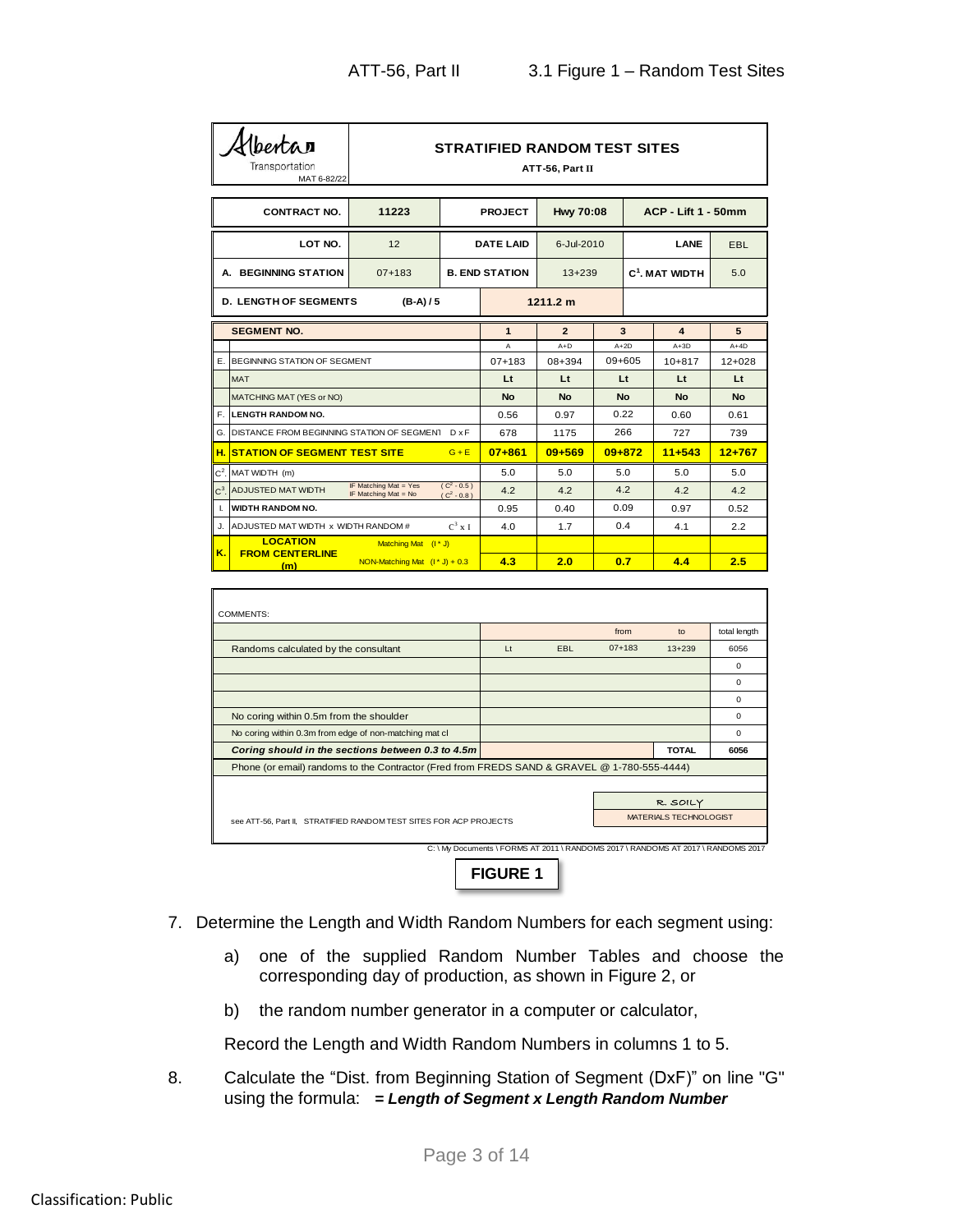| ATT-56, Part II | Figure 2 – Random Number Table |
|-----------------|--------------------------------|
|-----------------|--------------------------------|

|                                               |      |                | ATT-56 RANDOM NUMBER TABLE |      |                 |      |                |              |      |
|-----------------------------------------------|------|----------------|----------------------------|------|-----------------|------|----------------|--------------|------|
|                                               |      |                | <b>LENGTH</b>              |      |                 |      |                | <b>WIDTH</b> |      |
| <b>SEGMENT</b>                                | 1    | $\overline{2}$ | 3                          | 4    | 5               | 1    | $\overline{2}$ | 3            | 4    |
| DAY <sub>1</sub>                              | 0.79 | 0.40           | 0.09                       | 0.90 | 0.85            | 0.17 | 0.92           | 0.93         | 0.34 |
| DAY <sub>2</sub>                              | 0.42 | 0.18           | 0.38                       | 0.63 | 0.14            | 0.80 | 0.67           | 0.83         | 0.52 |
| DAY <sub>3</sub>                              | 0.06 | 0.85           | 0.09                       | 0.21 | 0.17            | 0.79 | 0.28           | 0.69         | 0.05 |
| DAY <sub>4</sub>                              | 0.69 | 0.10           | 0.30                       | 0.56 | 0.10            | 0.80 | 0.30           | 0.84         | 0.08 |
| DAY <sub>5</sub>                              | 0.86 | 0.48           | 0.30                       | 0.90 | 0.55            | 0.86 | 0.90           | 0.58         | 0.35 |
| DAY <sub>6</sub>                              | 0.13 | 0.87           | 0.03                       | 0.18 | 0.87            | 0.89 | 0.89           | 0.61         | 0.36 |
| DAY <sub>7</sub>                              | 0.96 | 0.04           | 0.39                       | 0.96 | 0.72            | 0.65 | 0.62           | 0.01         | 0.32 |
| DAY <sub>8</sub>                              | 0.59 | 0.47           | 0.44                       | 0.15 | 0.50            | 0.61 | 0.60           | 0.71         | 0.06 |
| DAY <sub>9</sub>                              | 0.99 | 0.21           | 0.96                       | 0.56 | 0.58            | 0.11 | 0.33           | 0.06         | 0.60 |
| <b>DAY 10</b>                                 | 0.02 | 0.63           | 0.73                       | 0.63 | 0.47            | 0.97 | 0.39           | 0.34         | 0.30 |
| <b>DAY 11</b>                                 | 0.19 | 0.74           | 0.80                       | 0.61 | 0.10            | 0.38 | 0.26           | 0.92         | 0.43 |
| <b>DAY 12</b>                                 | 0.56 | 0.97           | 0.22                       | 0.60 | 0.61            | 0.95 | 0.40           | 0.09         | 0.97 |
| <b>DAY 13</b>                                 | 0.52 | 0.14           | 0.34                       | 0.12 | 0.65            | 0.45 | 0.71           | 0.26         | 0.29 |
| <b>DAY 14</b>                                 | 0.48 | 0.34           | 0.66                       | 0.79 | 0.51            | 0.82 | 0.83           | 0.13         | 0.12 |
| <b>DAY 15</b>                                 | 0.17 | 0.32           | 0.67                       | 0.65 | 0.38            | 0.03 | 0.91           | 0.44         | 0.44 |
| <b>DAY 16</b>                                 | 0.75 | 0.66           | 0.58                       | 0.26 | 0.10            | 0.61 | 0.39           | 0.96         | 0.72 |
| <b>DAY 17</b><br>0.19<br>0.39<br>0.21<br>0.48 |      |                |                            |      | 0.03            | 0.08 | 0.24           | 0.46         | 0.82 |
| <b>DAY 18</b>                                 | 0.19 | 0.28           | 0.54                       | 0.26 | 0.87            | 0.91 | 0.94           | 0.53         | 0.21 |
| <b>DAY 19</b>                                 | 0.56 | 0.95           | 0.51                       | 0.93 | 0.02            | 0.90 | 0.57           | 0.98         | 0.03 |
| <b>DAY 20</b>                                 | 0.66 | 0.61           | 0.49                       | 0.03 | 0.05            | 0.08 | 0.03           | 0.20         | 0.75 |
| <b>DAY 21</b>                                 | 0.19 | 0.44           | 0.97                       | 0.77 | 0.54            | 0.68 | 0.64           | 0.61         | 0.15 |
| <b>DAY 22</b>                                 | 0.72 | 0.92           | 0.72                       | 0.30 | 0.77            | 0.40 | 0.57           | 0.19         | 0.03 |
| <b>DAY 23</b>                                 | 0.23 | 0.92           | 0.84                       | 0.62 | 0.67            | 0.30 | 0.05           | 0.89         | 0.04 |
| <b>DAY 24</b>                                 | 0.29 | 0.65           | 0.72                       | 0.57 | 0.22            | 0.46 | 0.81           | 0.37         | 0.10 |
| <b>DAY 25</b>                                 | 0.83 | 0.98           | 0.91                       | 0.19 | 0.61            | 0.54 | 0.61           | 0.60         | 0.85 |
| <b>DAY 26</b>                                 | 0.96 | 0.43           | 0.26                       | 0.10 | 0.66            | 0.89 | 0.53           | 0.90         | 0.25 |
| <b>DAY 27</b>                                 | 0.58 | 0.89           | 0.58                       | 0.08 | 0.17            | 0.18 | 0.18           | 0.21         | 0.35 |
| <b>DAY 28</b>                                 | 0.86 | 0.62           | 0.34                       | 0.83 | 0.06            | 0.67 | 0.09           | 0.10         | 0.99 |
| <b>DAY 29</b>                                 | 0.81 | 0.75           | 0.83                       | 0.74 | 0.37            | 0.97 | 0.86           | 0.24         | 0.86 |
|                                               |      |                |                            |      | <b>FIGURE 2</b> |      |                |              |      |

#### 9. Calculate the "Station of Segment Test Site" on line "H" as follows:

#### *Distance from Beginning Station of Segment + Beginning Station of Segment*

For **selective overlay** projects, if there are gap(s) between the beginning station of one segment and the calculated station of the segment test site, and/or if the calculated station of the segment test site falls on a gap, **add the length of the gap(s)** to the above result.

FIGURE 3 shows an example of a lot in a selective overlay project with consistent mat width and thickness. It also shows the calculation of the beginning and ending station of each segment. FIGURE 4 shows the completed data sheet for the same lot.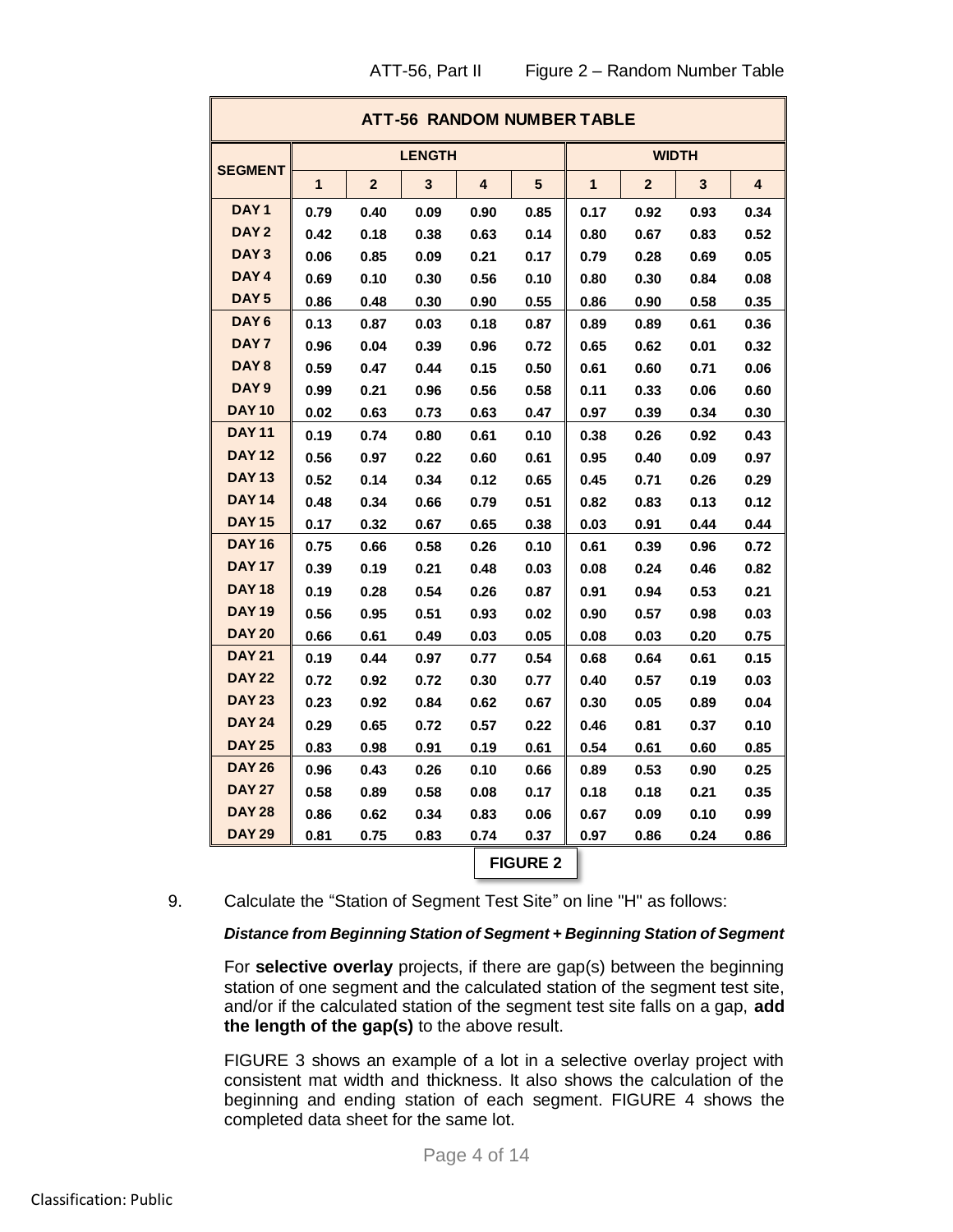| SEGMENT NO. 4 The CALCULATED END STATION falls on GAP NO. 5 & 6, therefore add both GAP LENGTHS TO calculate the NEW END ST<br>SEGMENT NO. 2 The CALCULATED END STATION falls on GAP NO. 2 & 3, therefore and both GAP LENGTHS TO calculate the NEW END ST<br>SEGMENT NO. 3 The CALCULATED END STATION falls on GAP NO. 4, therefore add the GAP LENGTHTO calculate the NEW END STATION<br>SEGMENT NO. 1 The CALCULATED END STATION falls on GAP NO. 1, therefore add the GAP LENGTHTO calculate the NEW END STATION<br>SEGMENT NO. 5 The CALCULATED END STATION falls on GAP NO. 7, therefore add the GAP LENGTHTO calculate the NEW END STATION<br>NEW END<br>$13+561.6$<br>18+253.8<br>20+367.4<br>$21 + 594.0$<br>15+409.2<br>STATION<br><b>HSM3T</b><br>318 m<br>ε<br>GAP<br>649<br>$\ddot{}$<br>$\ddot{}$<br>÷<br>$\ddot{}$<br>$\ddot{}$<br>ON 9AD<br>ń<br>c,<br>END STATION<br>15+091.2<br>$19 + 718.4$<br>$13+561.6$<br>18+253.8<br>$21 + 594.0$<br><b>NBL</b><br>EBL<br>NEW<br>$21 + 594.0$<br><b>71+594</b><br>$\mathsf{II}%$<br>$\mathsf{I}$<br>⊗ 622.6 m<br>Area <sub>8</sub><br>763 m<br>LENGTH<br>1824 m<br>409 m<br>206 m<br>509 m<br>444 m<br>GAP<br>SEGMENT5<br>FIGURE <sub>3</sub><br>20+831<br>$\ddot{}$<br>$\begin{array}{c} + \end{array}$<br>$\ddot{}$<br>$\ddot{}$<br>$\ddot{}$<br>r.<br>206 m<br>÷<br>$\mathbf{a}$<br>4<br>uś<br>Gap 7<br>ON 9AD<br>CALCULATED<br>END STATION<br>$21 + 388.0$<br>$13 + 152.6$<br>16+429.8<br>$19 + 274.4$<br>14+582.2<br>20+625<br>300.4 257.6<br>20+367.4<br>558 m<br>Area <sub>7</sub><br>558.0<br>Ш<br>II.<br>$\mathbf{I}$<br>Ш<br>Ш<br>SEGMENT<br>20+00<br>1020.6 m<br>1020.6 m<br>1020.6 m<br>1020.6 m<br>1020.6 m<br><b>HLPMET</b><br>649 m<br>Gap 6<br>⊗ 612.4 m<br>$\begin{array}{c} + \end{array}$<br>$\ddot{}$<br>$\ddot{}$<br>$\ddot{}$<br>$\ddot{}$<br>SEGMENT4<br>$8L+6L$<br>BEGINNING<br>$20 + 367.4$<br>STATION<br>$12 + 132.0$<br>13+561.6<br>15+409.2<br>18+253.8<br>Area 6<br>412 m<br>$900 + 61$<br>SEGMENT<br>444 m<br>Gap 5<br>$\rm \frac{O}{Z}$<br>$\mathbf{\Omega}$<br>S<br>4<br>5<br>615.8 308.2<br>18+253.8<br>18+562<br>924.0<br>Area 5<br>924 m<br>4359 m<br><b>LENGTH</b><br>1824 m<br>409 m<br>509 m<br>318 m<br>444 m<br>206 m<br>649 m<br>$\widehat{\boldsymbol{\epsilon}}$<br>SEGMENT <sub>3</sub><br>8E9+71<br>1824 m<br>Gap 4<br>224.5 m<br>BEGINNING<br>STATION<br>$13 + 215$<br>19+006<br>14+496<br>$17+638$<br>$15+161$<br>20+067<br>$20 + 831$<br><b>418+81</b><br>⊗<br>↑<br>248.2 404.8<br>15+409.2<br>653 m<br>Area 4<br>653.0<br>NG STATIONS OF SEGMENTS<br>Ø<br>ATT-56, Part II, FIGURE 3<br>TOTAL<br>rar+ar<br>BEGINNING<br>$+990.0 m$<br>STATION<br>14+843<br>$19+418$<br>20+625<br>$12 + 806$<br>15+814<br>13+987<br>18+562<br>318 m<br>Gap 3<br>$548 + 1$<br>SEGMENT <sub>2</sub><br>GAP<br>$\rm \frac{O}{Z}$<br>$\infty$<br>$\mathbf{\Omega}$<br>S<br>Б<br>$\mathbf \Omega$<br>4<br>N<br>Area <sub>3</sub><br>347 m<br>96t+tl<br>1020.6 m<br>CALCULATION OF BEGINNI<br>509 m<br>Gap 2<br>5103 m<br>LENGTH<br>674 m<br>763 m<br>772 m<br>347 m<br>653 m<br>924 m<br>412 m<br>558 m<br>$\widehat{\mathsf{E}}$<br>13+987<br>346.6 425.4<br>13+561.6<br>Area 2<br>772 m<br>772.0<br>LO<br>BEGINNING<br>STATION<br>∽<br>$19+418$<br>$12 + 806$<br>13+843<br>$15 + 814$<br>20+625<br>$21 + 594$<br>18+562<br>13+987<br>SEGMENT LENGTHS = 5103<br>$-88571.5 m$<br>13+215<br>409 m<br>Gap 1<br>SEGMENT1<br><b>TOTAL</b><br>BEGINNING<br>STATION<br>$13 + 215$<br>13+496<br>$17+638$<br>19+006<br>$20 + 831$<br>$12 + 132$<br>20+067<br>$15+161$<br>$308 + 71$<br>distance to core<br>674 m<br>Area <sub>1</sub><br>$12 + 132.0$<br>splits<br><b>AREA</b><br>$\infty$<br>S<br>S<br>$\pmb{\circ}$<br>12+132<br>$\mathbf{\Omega}$<br>4<br>N |               |  | EXAMPLE OF ONE LOT IN A S<br>WITH CONSISTENT MAT |  | ELECTIVE OVERLAY PROJECT<br>WIDTH AND THICKNESS |  |  |  |  |  |  |  |  |
|-----------------------------------------------------------------------------------------------------------------------------------------------------------------------------------------------------------------------------------------------------------------------------------------------------------------------------------------------------------------------------------------------------------------------------------------------------------------------------------------------------------------------------------------------------------------------------------------------------------------------------------------------------------------------------------------------------------------------------------------------------------------------------------------------------------------------------------------------------------------------------------------------------------------------------------------------------------------------------------------------------------------------------------------------------------------------------------------------------------------------------------------------------------------------------------------------------------------------------------------------------------------------------------------------------------------------------------------------------------------------------------------------------------------------------------------------------------------------------------------------------------------------------------------------------------------------------------------------------------------------------------------------------------------------------------------------------------------------------------------------------------------------------------------------------------------------------------------------------------------------------------------------------------------------------------------------------------------------------------------------------------------------------------------------------------------------------------------------------------------------------------------------------------------------------------------------------------------------------------------------------------------------------------------------------------------------------------------------------------------------------------------------------------------------------------------------------------------------------------------------------------------------------------------------------------------------------------------------------------------------------------------------------------------------------------------------------------------------------------------------------------------------------------------------------------------------------------------------------------------------------------------------------------------------------------------------------------------------------------------------------------------------------------------------------------------------------------------------------------------------------------------------------------------------------------------------------------------------------------------------------------------------------------------------------------------------------------------------------------------------------------------------------------------------------------------------------------------------------------------------------------------------------------------------------------------------------------------------------------------------------------------------------------------------------------------------------------------------------------------|---------------|--|--------------------------------------------------|--|-------------------------------------------------|--|--|--|--|--|--|--|--|
|                                                                                                                                                                                                                                                                                                                                                                                                                                                                                                                                                                                                                                                                                                                                                                                                                                                                                                                                                                                                                                                                                                                                                                                                                                                                                                                                                                                                                                                                                                                                                                                                                                                                                                                                                                                                                                                                                                                                                                                                                                                                                                                                                                                                                                                                                                                                                                                                                                                                                                                                                                                                                                                                                                                                                                                                                                                                                                                                                                                                                                                                                                                                                                                                                                                                                                                                                                                                                                                                                                                                                                                                                                                                                                                                         |               |  |                                                  |  |                                                 |  |  |  |  |  |  |  |  |
|                                                                                                                                                                                                                                                                                                                                                                                                                                                                                                                                                                                                                                                                                                                                                                                                                                                                                                                                                                                                                                                                                                                                                                                                                                                                                                                                                                                                                                                                                                                                                                                                                                                                                                                                                                                                                                                                                                                                                                                                                                                                                                                                                                                                                                                                                                                                                                                                                                                                                                                                                                                                                                                                                                                                                                                                                                                                                                                                                                                                                                                                                                                                                                                                                                                                                                                                                                                                                                                                                                                                                                                                                                                                                                                                         |               |  |                                                  |  |                                                 |  |  |  |  |  |  |  |  |
|                                                                                                                                                                                                                                                                                                                                                                                                                                                                                                                                                                                                                                                                                                                                                                                                                                                                                                                                                                                                                                                                                                                                                                                                                                                                                                                                                                                                                                                                                                                                                                                                                                                                                                                                                                                                                                                                                                                                                                                                                                                                                                                                                                                                                                                                                                                                                                                                                                                                                                                                                                                                                                                                                                                                                                                                                                                                                                                                                                                                                                                                                                                                                                                                                                                                                                                                                                                                                                                                                                                                                                                                                                                                                                                                         |               |  |                                                  |  |                                                 |  |  |  |  |  |  |  |  |
|                                                                                                                                                                                                                                                                                                                                                                                                                                                                                                                                                                                                                                                                                                                                                                                                                                                                                                                                                                                                                                                                                                                                                                                                                                                                                                                                                                                                                                                                                                                                                                                                                                                                                                                                                                                                                                                                                                                                                                                                                                                                                                                                                                                                                                                                                                                                                                                                                                                                                                                                                                                                                                                                                                                                                                                                                                                                                                                                                                                                                                                                                                                                                                                                                                                                                                                                                                                                                                                                                                                                                                                                                                                                                                                                         |               |  |                                                  |  |                                                 |  |  |  |  |  |  |  |  |
|                                                                                                                                                                                                                                                                                                                                                                                                                                                                                                                                                                                                                                                                                                                                                                                                                                                                                                                                                                                                                                                                                                                                                                                                                                                                                                                                                                                                                                                                                                                                                                                                                                                                                                                                                                                                                                                                                                                                                                                                                                                                                                                                                                                                                                                                                                                                                                                                                                                                                                                                                                                                                                                                                                                                                                                                                                                                                                                                                                                                                                                                                                                                                                                                                                                                                                                                                                                                                                                                                                                                                                                                                                                                                                                                         | ì             |  |                                                  |  |                                                 |  |  |  |  |  |  |  |  |
|                                                                                                                                                                                                                                                                                                                                                                                                                                                                                                                                                                                                                                                                                                                                                                                                                                                                                                                                                                                                                                                                                                                                                                                                                                                                                                                                                                                                                                                                                                                                                                                                                                                                                                                                                                                                                                                                                                                                                                                                                                                                                                                                                                                                                                                                                                                                                                                                                                                                                                                                                                                                                                                                                                                                                                                                                                                                                                                                                                                                                                                                                                                                                                                                                                                                                                                                                                                                                                                                                                                                                                                                                                                                                                                                         |               |  |                                                  |  |                                                 |  |  |  |  |  |  |  |  |
|                                                                                                                                                                                                                                                                                                                                                                                                                                                                                                                                                                                                                                                                                                                                                                                                                                                                                                                                                                                                                                                                                                                                                                                                                                                                                                                                                                                                                                                                                                                                                                                                                                                                                                                                                                                                                                                                                                                                                                                                                                                                                                                                                                                                                                                                                                                                                                                                                                                                                                                                                                                                                                                                                                                                                                                                                                                                                                                                                                                                                                                                                                                                                                                                                                                                                                                                                                                                                                                                                                                                                                                                                                                                                                                                         |               |  |                                                  |  |                                                 |  |  |  |  |  |  |  |  |
|                                                                                                                                                                                                                                                                                                                                                                                                                                                                                                                                                                                                                                                                                                                                                                                                                                                                                                                                                                                                                                                                                                                                                                                                                                                                                                                                                                                                                                                                                                                                                                                                                                                                                                                                                                                                                                                                                                                                                                                                                                                                                                                                                                                                                                                                                                                                                                                                                                                                                                                                                                                                                                                                                                                                                                                                                                                                                                                                                                                                                                                                                                                                                                                                                                                                                                                                                                                                                                                                                                                                                                                                                                                                                                                                         |               |  |                                                  |  |                                                 |  |  |  |  |  |  |  |  |
|                                                                                                                                                                                                                                                                                                                                                                                                                                                                                                                                                                                                                                                                                                                                                                                                                                                                                                                                                                                                                                                                                                                                                                                                                                                                                                                                                                                                                                                                                                                                                                                                                                                                                                                                                                                                                                                                                                                                                                                                                                                                                                                                                                                                                                                                                                                                                                                                                                                                                                                                                                                                                                                                                                                                                                                                                                                                                                                                                                                                                                                                                                                                                                                                                                                                                                                                                                                                                                                                                                                                                                                                                                                                                                                                         |               |  |                                                  |  |                                                 |  |  |  |  |  |  |  |  |
|                                                                                                                                                                                                                                                                                                                                                                                                                                                                                                                                                                                                                                                                                                                                                                                                                                                                                                                                                                                                                                                                                                                                                                                                                                                                                                                                                                                                                                                                                                                                                                                                                                                                                                                                                                                                                                                                                                                                                                                                                                                                                                                                                                                                                                                                                                                                                                                                                                                                                                                                                                                                                                                                                                                                                                                                                                                                                                                                                                                                                                                                                                                                                                                                                                                                                                                                                                                                                                                                                                                                                                                                                                                                                                                                         |               |  |                                                  |  |                                                 |  |  |  |  |  |  |  |  |
|                                                                                                                                                                                                                                                                                                                                                                                                                                                                                                                                                                                                                                                                                                                                                                                                                                                                                                                                                                                                                                                                                                                                                                                                                                                                                                                                                                                                                                                                                                                                                                                                                                                                                                                                                                                                                                                                                                                                                                                                                                                                                                                                                                                                                                                                                                                                                                                                                                                                                                                                                                                                                                                                                                                                                                                                                                                                                                                                                                                                                                                                                                                                                                                                                                                                                                                                                                                                                                                                                                                                                                                                                                                                                                                                         |               |  |                                                  |  |                                                 |  |  |  |  |  |  |  |  |
|                                                                                                                                                                                                                                                                                                                                                                                                                                                                                                                                                                                                                                                                                                                                                                                                                                                                                                                                                                                                                                                                                                                                                                                                                                                                                                                                                                                                                                                                                                                                                                                                                                                                                                                                                                                                                                                                                                                                                                                                                                                                                                                                                                                                                                                                                                                                                                                                                                                                                                                                                                                                                                                                                                                                                                                                                                                                                                                                                                                                                                                                                                                                                                                                                                                                                                                                                                                                                                                                                                                                                                                                                                                                                                                                         |               |  |                                                  |  |                                                 |  |  |  |  |  |  |  |  |
|                                                                                                                                                                                                                                                                                                                                                                                                                                                                                                                                                                                                                                                                                                                                                                                                                                                                                                                                                                                                                                                                                                                                                                                                                                                                                                                                                                                                                                                                                                                                                                                                                                                                                                                                                                                                                                                                                                                                                                                                                                                                                                                                                                                                                                                                                                                                                                                                                                                                                                                                                                                                                                                                                                                                                                                                                                                                                                                                                                                                                                                                                                                                                                                                                                                                                                                                                                                                                                                                                                                                                                                                                                                                                                                                         | $\rm \dot{g}$ |  |                                                  |  |                                                 |  |  |  |  |  |  |  |  |
|                                                                                                                                                                                                                                                                                                                                                                                                                                                                                                                                                                                                                                                                                                                                                                                                                                                                                                                                                                                                                                                                                                                                                                                                                                                                                                                                                                                                                                                                                                                                                                                                                                                                                                                                                                                                                                                                                                                                                                                                                                                                                                                                                                                                                                                                                                                                                                                                                                                                                                                                                                                                                                                                                                                                                                                                                                                                                                                                                                                                                                                                                                                                                                                                                                                                                                                                                                                                                                                                                                                                                                                                                                                                                                                                         |               |  |                                                  |  |                                                 |  |  |  |  |  |  |  |  |
|                                                                                                                                                                                                                                                                                                                                                                                                                                                                                                                                                                                                                                                                                                                                                                                                                                                                                                                                                                                                                                                                                                                                                                                                                                                                                                                                                                                                                                                                                                                                                                                                                                                                                                                                                                                                                                                                                                                                                                                                                                                                                                                                                                                                                                                                                                                                                                                                                                                                                                                                                                                                                                                                                                                                                                                                                                                                                                                                                                                                                                                                                                                                                                                                                                                                                                                                                                                                                                                                                                                                                                                                                                                                                                                                         |               |  |                                                  |  |                                                 |  |  |  |  |  |  |  |  |
|                                                                                                                                                                                                                                                                                                                                                                                                                                                                                                                                                                                                                                                                                                                                                                                                                                                                                                                                                                                                                                                                                                                                                                                                                                                                                                                                                                                                                                                                                                                                                                                                                                                                                                                                                                                                                                                                                                                                                                                                                                                                                                                                                                                                                                                                                                                                                                                                                                                                                                                                                                                                                                                                                                                                                                                                                                                                                                                                                                                                                                                                                                                                                                                                                                                                                                                                                                                                                                                                                                                                                                                                                                                                                                                                         |               |  |                                                  |  |                                                 |  |  |  |  |  |  |  |  |
|                                                                                                                                                                                                                                                                                                                                                                                                                                                                                                                                                                                                                                                                                                                                                                                                                                                                                                                                                                                                                                                                                                                                                                                                                                                                                                                                                                                                                                                                                                                                                                                                                                                                                                                                                                                                                                                                                                                                                                                                                                                                                                                                                                                                                                                                                                                                                                                                                                                                                                                                                                                                                                                                                                                                                                                                                                                                                                                                                                                                                                                                                                                                                                                                                                                                                                                                                                                                                                                                                                                                                                                                                                                                                                                                         |               |  |                                                  |  |                                                 |  |  |  |  |  |  |  |  |
|                                                                                                                                                                                                                                                                                                                                                                                                                                                                                                                                                                                                                                                                                                                                                                                                                                                                                                                                                                                                                                                                                                                                                                                                                                                                                                                                                                                                                                                                                                                                                                                                                                                                                                                                                                                                                                                                                                                                                                                                                                                                                                                                                                                                                                                                                                                                                                                                                                                                                                                                                                                                                                                                                                                                                                                                                                                                                                                                                                                                                                                                                                                                                                                                                                                                                                                                                                                                                                                                                                                                                                                                                                                                                                                                         |               |  |                                                  |  |                                                 |  |  |  |  |  |  |  |  |
|                                                                                                                                                                                                                                                                                                                                                                                                                                                                                                                                                                                                                                                                                                                                                                                                                                                                                                                                                                                                                                                                                                                                                                                                                                                                                                                                                                                                                                                                                                                                                                                                                                                                                                                                                                                                                                                                                                                                                                                                                                                                                                                                                                                                                                                                                                                                                                                                                                                                                                                                                                                                                                                                                                                                                                                                                                                                                                                                                                                                                                                                                                                                                                                                                                                                                                                                                                                                                                                                                                                                                                                                                                                                                                                                         |               |  |                                                  |  |                                                 |  |  |  |  |  |  |  |  |
|                                                                                                                                                                                                                                                                                                                                                                                                                                                                                                                                                                                                                                                                                                                                                                                                                                                                                                                                                                                                                                                                                                                                                                                                                                                                                                                                                                                                                                                                                                                                                                                                                                                                                                                                                                                                                                                                                                                                                                                                                                                                                                                                                                                                                                                                                                                                                                                                                                                                                                                                                                                                                                                                                                                                                                                                                                                                                                                                                                                                                                                                                                                                                                                                                                                                                                                                                                                                                                                                                                                                                                                                                                                                                                                                         |               |  |                                                  |  |                                                 |  |  |  |  |  |  |  |  |
|                                                                                                                                                                                                                                                                                                                                                                                                                                                                                                                                                                                                                                                                                                                                                                                                                                                                                                                                                                                                                                                                                                                                                                                                                                                                                                                                                                                                                                                                                                                                                                                                                                                                                                                                                                                                                                                                                                                                                                                                                                                                                                                                                                                                                                                                                                                                                                                                                                                                                                                                                                                                                                                                                                                                                                                                                                                                                                                                                                                                                                                                                                                                                                                                                                                                                                                                                                                                                                                                                                                                                                                                                                                                                                                                         |               |  |                                                  |  |                                                 |  |  |  |  |  |  |  |  |
|                                                                                                                                                                                                                                                                                                                                                                                                                                                                                                                                                                                                                                                                                                                                                                                                                                                                                                                                                                                                                                                                                                                                                                                                                                                                                                                                                                                                                                                                                                                                                                                                                                                                                                                                                                                                                                                                                                                                                                                                                                                                                                                                                                                                                                                                                                                                                                                                                                                                                                                                                                                                                                                                                                                                                                                                                                                                                                                                                                                                                                                                                                                                                                                                                                                                                                                                                                                                                                                                                                                                                                                                                                                                                                                                         |               |  |                                                  |  |                                                 |  |  |  |  |  |  |  |  |
|                                                                                                                                                                                                                                                                                                                                                                                                                                                                                                                                                                                                                                                                                                                                                                                                                                                                                                                                                                                                                                                                                                                                                                                                                                                                                                                                                                                                                                                                                                                                                                                                                                                                                                                                                                                                                                                                                                                                                                                                                                                                                                                                                                                                                                                                                                                                                                                                                                                                                                                                                                                                                                                                                                                                                                                                                                                                                                                                                                                                                                                                                                                                                                                                                                                                                                                                                                                                                                                                                                                                                                                                                                                                                                                                         |               |  |                                                  |  |                                                 |  |  |  |  |  |  |  |  |
|                                                                                                                                                                                                                                                                                                                                                                                                                                                                                                                                                                                                                                                                                                                                                                                                                                                                                                                                                                                                                                                                                                                                                                                                                                                                                                                                                                                                                                                                                                                                                                                                                                                                                                                                                                                                                                                                                                                                                                                                                                                                                                                                                                                                                                                                                                                                                                                                                                                                                                                                                                                                                                                                                                                                                                                                                                                                                                                                                                                                                                                                                                                                                                                                                                                                                                                                                                                                                                                                                                                                                                                                                                                                                                                                         |               |  |                                                  |  |                                                 |  |  |  |  |  |  |  |  |
|                                                                                                                                                                                                                                                                                                                                                                                                                                                                                                                                                                                                                                                                                                                                                                                                                                                                                                                                                                                                                                                                                                                                                                                                                                                                                                                                                                                                                                                                                                                                                                                                                                                                                                                                                                                                                                                                                                                                                                                                                                                                                                                                                                                                                                                                                                                                                                                                                                                                                                                                                                                                                                                                                                                                                                                                                                                                                                                                                                                                                                                                                                                                                                                                                                                                                                                                                                                                                                                                                                                                                                                                                                                                                                                                         |               |  |                                                  |  |                                                 |  |  |  |  |  |  |  |  |

**FIGURE 3**

**ATT-56, Part II, FIGURE 3**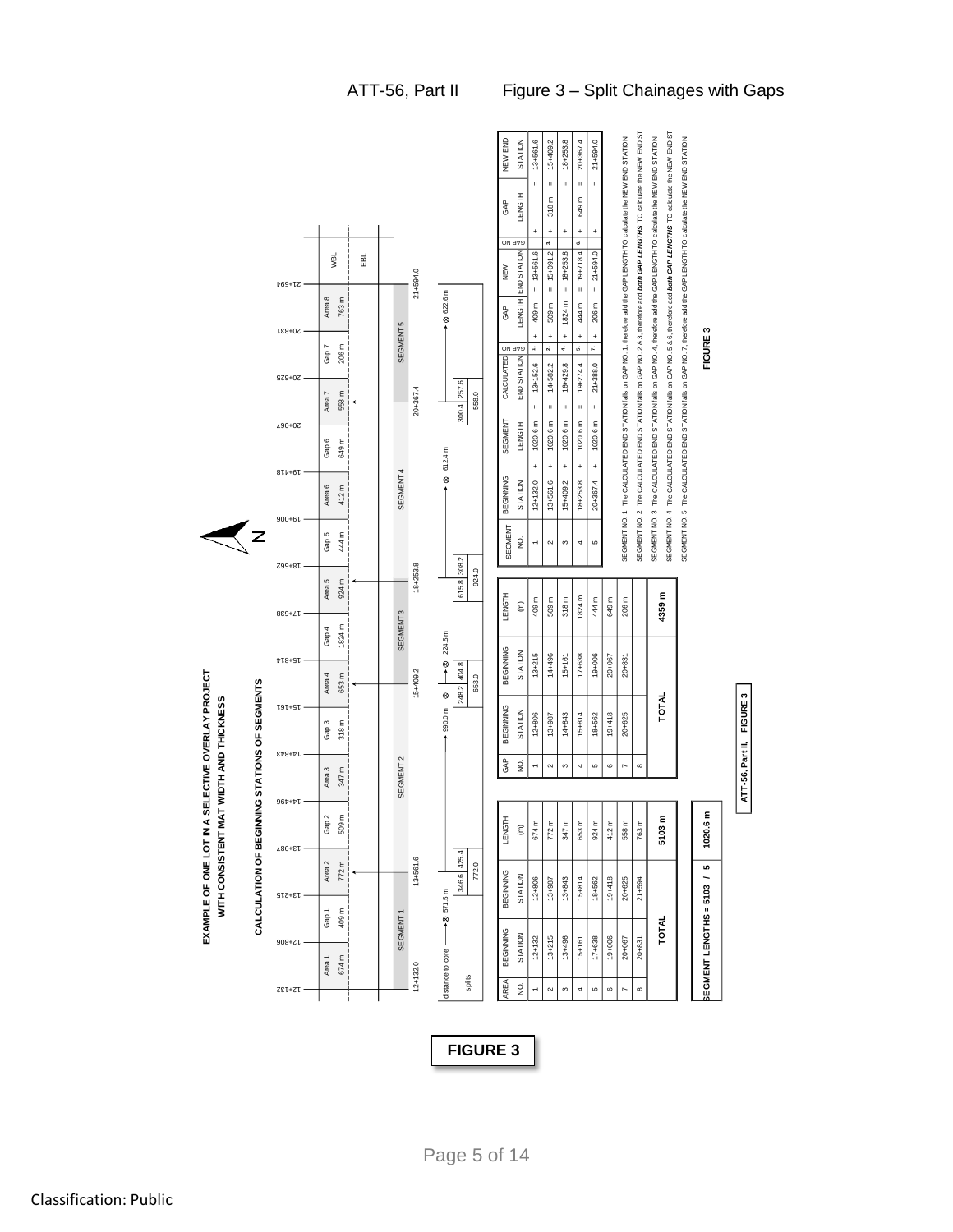Albertan MAT 6-82/22

# **STRATIFIED RANDOM TEST SITES**

|                     | Transportation<br>MAT 6-82/22          |                                               |                            |                       | ATT-56, Part II          |            |                            |                  |
|---------------------|----------------------------------------|-----------------------------------------------|----------------------------|-----------------------|--------------------------|------------|----------------------------|------------------|
|                     | <b>CONTRACT NO.</b>                    | 112233                                        |                            | <b>PROJECT</b>        | Hwy 22:36                |            | <b>ACP - Lift 1 - 50mm</b> |                  |
|                     | LOT NO.                                | 12                                            |                            | <b>DATE LAID</b>      | 6-Jul-2010               |            | <b>LANE</b>                | <b>WBL</b>       |
|                     | A. BEGINNING STATION                   | $12+132$                                      |                            | <b>B. END STATION</b> | $21 + 594$               |            | <b>MAT WIDTH</b>           | 5.0 <sub>m</sub> |
| C.                  | <b>TOTAL PAVED</b><br><b>LENGTH</b>    | 5103 m                                        |                            |                       | TOTAL LENGTH OF GAPS (m) |            | 4359 m                     |                  |
|                     | <b>D. LENGTH OF SEGMENTS</b>           | C/5                                           |                            | 1020.6 m              |                          |            |                            |                  |
|                     | <b>SEGMENT NO.</b>                     |                                               |                            | $\mathbf{1}$          | $\overline{2}$           | 3          | 4                          | 5                |
|                     |                                        |                                               |                            | A                     | $A+D$                    | $A+2D$     | $A+3D$                     | $A+4D$           |
|                     | F BEGINNING STATION OF SEGMENT         |                                               |                            | $12+132.0$            | $13 + 561.6$             | 15+409.2   | $18 + 253.8$               | 20+367.4         |
| <b>MAT</b><br>Rt/Lt |                                        |                                               |                            | <b>Rt</b>             | Rt                       | Rt         | Lt                         | <b>Lt</b>        |
|                     | MATCHING MAT (YES or NO)               |                                               | Yes / No                   | <b>No</b>             | <b>No</b>                | <b>No</b>  | <b>Yes</b>                 | <b>Yes</b>       |
| E.                  | LENGTH RANDOM NO.                      |                                               |                            | 0.56                  | 0.97                     | 0.22       | 0.60                       | 0.61             |
| G.                  | <b>DISTANCE FROM BEGINNING STATION</b> |                                               | $D \times F$               | 571.5                 | 990.0                    | 224.5      | 612.4                      | 622.6            |
|                     | <b>H. STATION OF SEGMENT TEST SITE</b> |                                               | $G + E$                    | $12 + 704$            | $15 + 379$               | $15 + 634$ | $19 + 310$                 | $21 + 196$       |
|                     | <b>MAT WIDTH</b>                       |                                               |                            | 5.0                   | 5.0                      | 5.0        | 5.0                        | 5.0              |
| Ι.                  | WIDTH RANDOM NO.                       |                                               |                            | 0.95                  | 0.40                     | 0.09       | 0.97                       | 0.52             |
| J.                  | <b>WIDTH OF MAT TESTED</b>             | IF Matching Mat = Yes<br>IF Matching Mat = No | $(C - 0.5)$<br>$(C - 0.8)$ | 4.2                   | 4.2                      | 4.2        | 4.5                        | 4.5              |
|                     | <b>LOCATION</b>                        | Matching Mat $(1 * J)$                        |                            | 4.3                   | 2.0                      | 0.7        |                            |                  |
| K.                  | <b>FROM CENTERLINE</b><br>(m)          | NON-Matching Mat $(1 * J) + 0.3$              |                            |                       |                          |            | 4.4                        | 2.3              |

|                | <b>COMMENTS:</b>                                                                 |                                              |              |    |            |                                 |                               |              |
|----------------|----------------------------------------------------------------------------------|----------------------------------------------|--------------|----|------------|---------------------------------|-------------------------------|--------------|
|                |                                                                                  | <b>GAPS</b>                                  |              |    |            | <b>SELECTIVE OVERLAY</b>        |                               |              |
| gap            | from                                                                             | to                                           | total length |    |            | from                            | to                            | total length |
| $\overline{1}$ | $12 + 806$                                                                       | $13 + 215$                                   | 409          | Rt | <b>NBL</b> | $12+132$                        | $12 + 806$                    | 674          |
| $\overline{2}$ | $13 + 987$                                                                       | $14 + 496$                                   | 509          | Rt | <b>NBL</b> | $13+215$                        | $13 + 987$                    | 772          |
| 3              | $14 + 843$                                                                       | $15+161$                                     | 318          | Rt | <b>NBL</b> | $13+496$                        | $13 + 843$                    | 347          |
| $\overline{4}$ | $15 + 814$                                                                       | $17 + 638$                                   | 1824         | Rt | <b>NBL</b> | $15+161$                        | $15 + 814$                    | 653          |
| 5              | 18+562                                                                           | $19+006$                                     | 444          | Rt | <b>NBL</b> | $17 + 638$                      | 18+562                        | 924          |
| 6              | $19+418$                                                                         | $20+067$                                     | 649          | Rt | <b>NBL</b> | $19+006$                        | $19+418$                      | 412          |
| $\overline{7}$ | $20+625$                                                                         | $20 + 831$                                   | 206          | Rt | <b>NBL</b> | $20+067$                        | $20+625$                      | 558          |
|                |                                                                                  |                                              |              | Rt | <b>NBL</b> | $20 + 831$                      | $21 + 594$                    | 763          |
|                | <b>TOTAL LENGTH OF GAPS</b>                                                      |                                              | 4359 m       |    |            | <b>TOTAL LENGTH OF OVERLAYS</b> |                               | 5103 m       |
|                | Phone randoms to the Contractor (Fred from FREDS SAND & GRAVEL @ 1-780-555-4444) |                                              |              |    |            |                                 |                               |              |
|                | No coring within 0.5m from the shoulder                                          |                                              |              |    |            |                                 | R. SOILY                      |              |
|                | No coring within 0.3m from edge of non-matching mat cl                           |                                              |              |    |            |                                 | <b>MATERIALS TECHNOLOGIST</b> |              |
|                |                                                                                  | ATD ITIER BAURANTERT AITER FOR ACRIBBO IFOTO |              |    |            |                                 |                               |              |

see ATT-56, Part II, STRATIFIED RANDOM TEST SITES FOR ACP PROJECTS

C: \ My Documents \ FORMS AT 2011 \ RANDOMS 2017 \ RANDOMS AT 2017 \ RANDOMS 2017

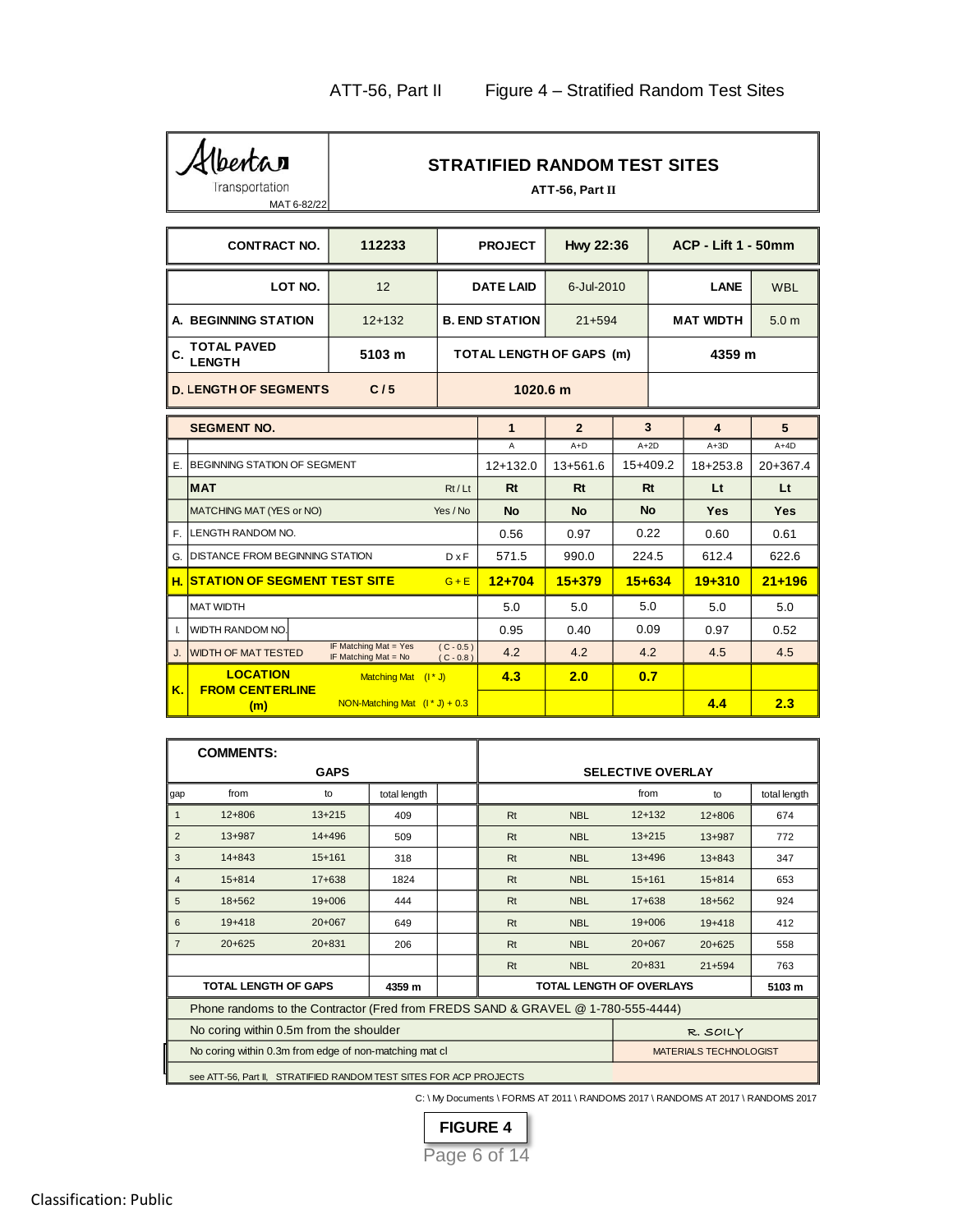- 10. If more than one lane was placed, and if a segment starts on one lane and ends on another, the result of the above formula may fall beyond the first lane of the segment. In this case, calculate the Station of Segment Test Site (line "H") as follows:
	- a) Subtract the beginning station of the segment from the ending station of the first lane.
	- b) Subtract the result of step (a) from the Distance from Beginning Station of Segment.
	- c) Add the result of step (b) above to the beginning station of the next lane.

# 11. *ADJUSTED MAT WIDTH (Line "J") Adjust the Actual Mat Width so that NO CORES are taken from either:*

## *The SHOULDER:*

Subtract from the width, 0.5 m, to ensure that *NO CORES are being taken within 0.5 m of the SHOULDER.*

## *The CENTERLINE:*

If this is a *NON-Matching Mat:* also subtract 0.3 m to ensure that *NO CORES are being taken within 0.3 m from the CENTERLINE*

12. Determine the *"Location from Centerline"* on Line "K" for each Segment Test Site.

*MATCHING MAT: Location from Centerline = Adj Mat Width x Width Random #*

*NON-MATCHING MAT: Location from Centerline = (Adj Mat Width x Width Random #) + 0.3 m*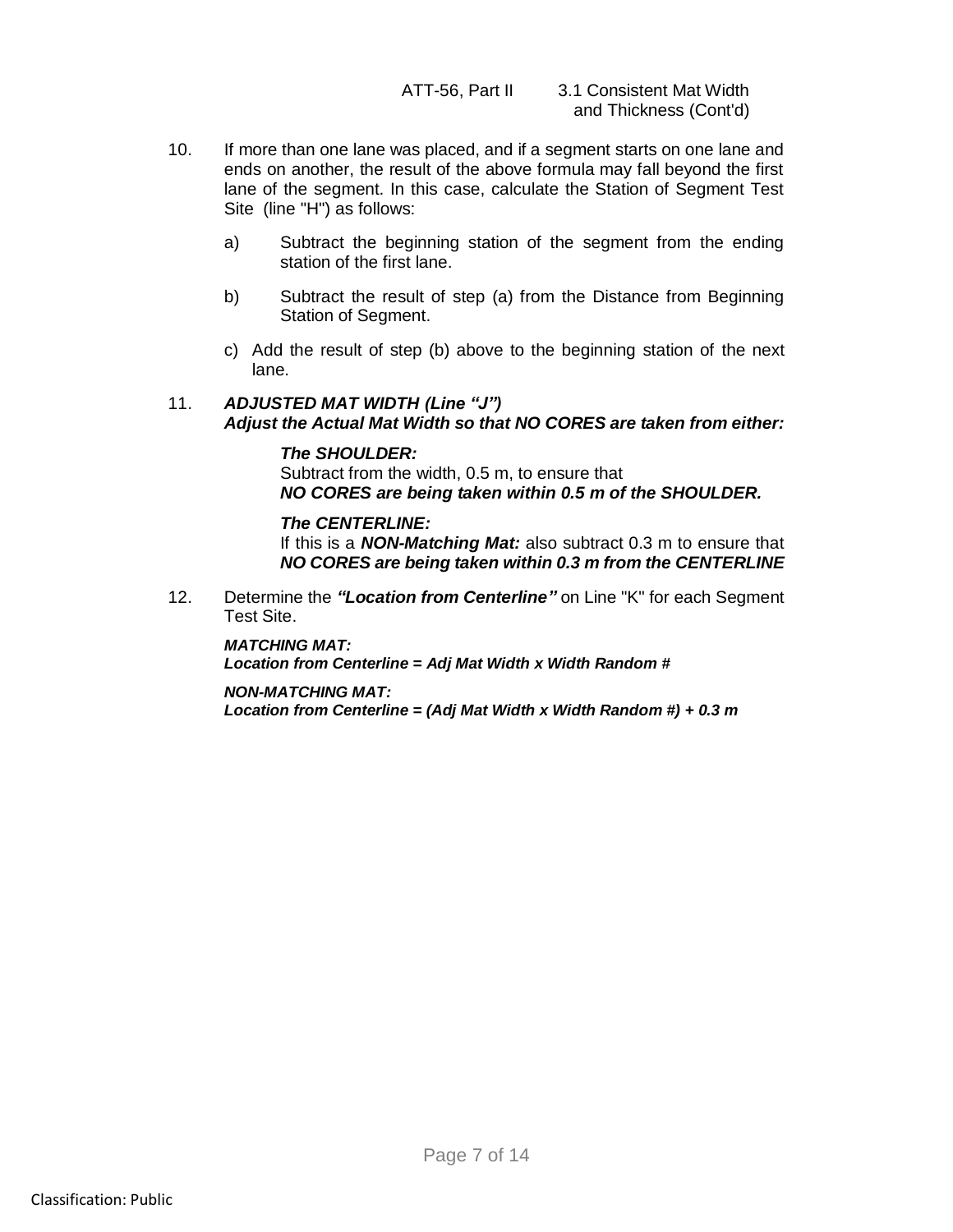| following example shows the required adjustments to the calculated site<br>tions for a 5.0 m wide NON-Matching Mat: |               |               |               |                |               |
|---------------------------------------------------------------------------------------------------------------------|---------------|---------------|---------------|----------------|---------------|
| <b>Segment Number</b>                                                                                               |               | 2             | 3             | $\overline{4}$ | 5             |
| <b>Matching Mat</b>                                                                                                 | No            | No            | No            | No             | No            |
| Mat Width                                                                                                           | 5.0           | 5.0           | 5.0           | 5.0            | 5.0           |
| Allowed Cores in Mat @                                                                                              | $0.3 - 4.5$ m | $0.3 - 4.5$ m | $0.3 - 4.5$ m | $0.3 - 4.5$ m  | $0.3 - 4.5$ m |
| Adjusted Mat Width (-0.8m) for Cores                                                                                | 4.2           | 4.2           | 4.2           | 4.2            | 4.2           |
| Width Random #                                                                                                      | 0.95          | 0.4           | 0.09          | 0.97           | 0.52          |
| <b>Calculated Location</b><br>(adj mat width x Random #                                                             | 4.0           | 1.7           | 0.4           | 4.1            | 2.2           |
| <b>Corrected Core Location (m)</b><br>$(min ± 0.3 m from center-line)$<br>(min ± 0.5 m from shoulder)               | $+4.3$        | $+2.0$        | $+0.7$        | $+4.4$         | $+2.5$        |

The following example shows the required adjustments to the calculated site locations for a *5.0 m wide NON-Matching Mat:*

The following example shows the required adjustments to the calculated site locations for a *5.0 m wide Matching Mat:*

| <b>Segment Number</b>                                                         |               | $\overline{2}$ | 3             | $\overline{4}$ | 5             |
|-------------------------------------------------------------------------------|---------------|----------------|---------------|----------------|---------------|
| <b>Matching Mat</b>                                                           | Yes           | Yes            | <b>Yes</b>    | <b>Yes</b>     | <b>Yes</b>    |
| Mat Width                                                                     | 5.0           | 5.0            | 5.0           | 5.0            | 5.0           |
| Allowed Cores in Mat @                                                        | $0.0 - 4.5$ m | $0.0 - 4.5$ m  | $0.0 - 4.5$ m | $0.0 - 4.5$ m  | $0.0 - 4.5$ m |
| Adjusted Mat Width (-0.5m) for Cores                                          | 4.5           | 4.5            | 4.5           | 4.5            | 4.5           |
| Width Random #                                                                | 0.95          | 0.4            | 0.09          | 0.97           | 0.52          |
| Calculated Location<br>(adj mat width x Random #                              | 4.3           | 1.8            | 0.4           | 4.4            | 2.3           |
| <b>Corrected Core Location (m)</b><br>$(min \pm 0.5 \text{ m from shoulder})$ | $+4.3$        | $+1.8$         | $+0.4$        | $+4.4$         | $+2.3$        |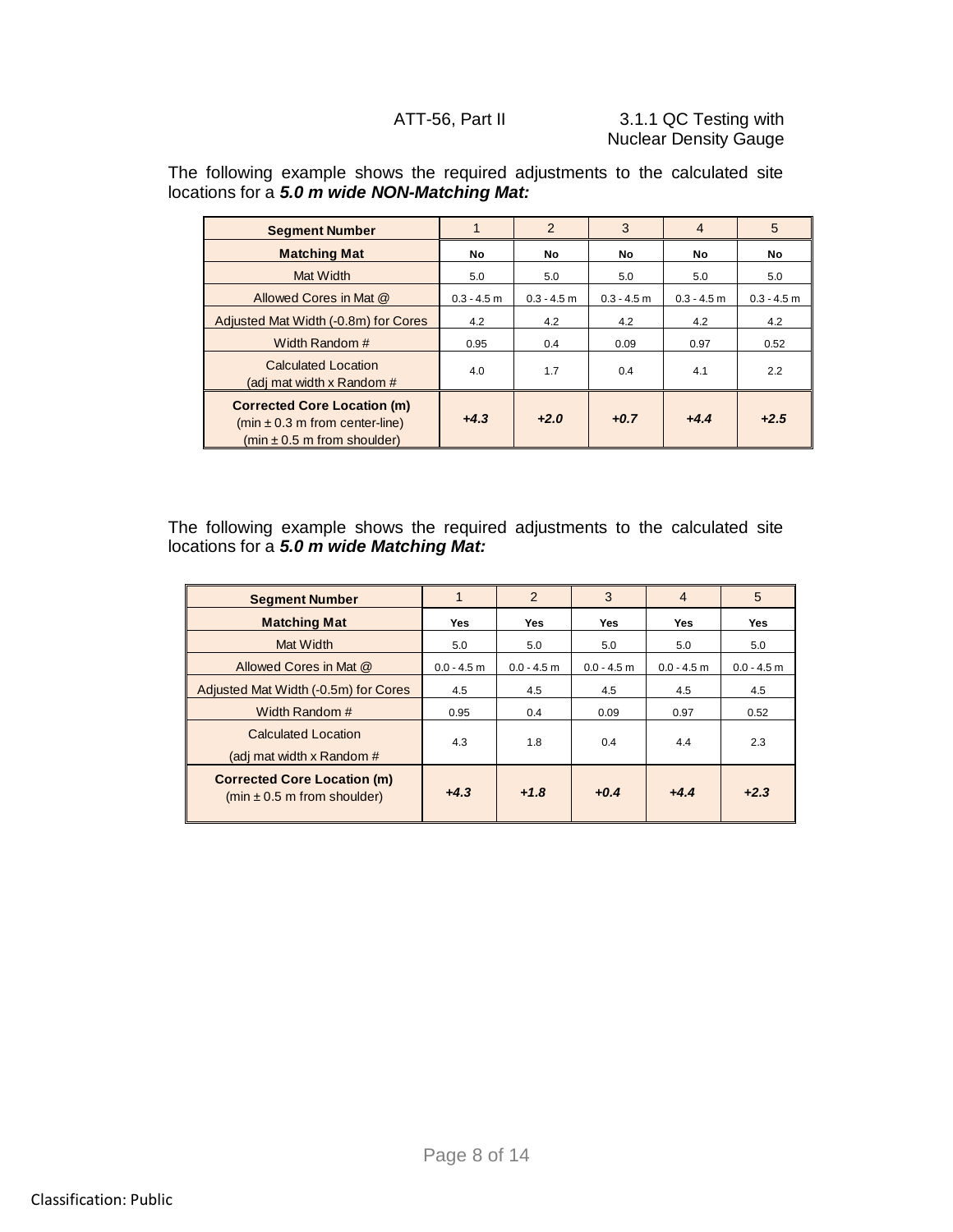#### **3.1.1 Quality Control Testing With Nuclear Density Gauge**

For each of the five segments:

- 1. Use a separate portion of a form such as MAT 6-82 and change the word "Lot" to Segment and "Segment" to Sub-Segment.
- 2. Transfer to lines "A" and "B" the beginning and ending station of the segment.
- 3. Divide the length of the segment by 3 and record as Length of Sub-Segments (line "D").
- 4. Calculate the beginning station of each of the three sub-segments (line "E") as described in Section 3.1, steps 5 and 6.
- 5. Calculate the station (line "H") and location (line "K") of each of the 3 subsegment test sites as described in Section 3.1, steps 7 to 12.

#### **3.2 Varied Mat Width and/or Thickness**

If the lot contains separate areas of varying thickness and/or width, the lot is divided in 5 segments weighted according to the volume of mix in each area.

In this case, a segment may be comprised of two or more small areas and large areas may represent more than one segment.

Figure 5 shows a typical example of a lot in a selective overlay project with varying mat width and thickness.

## **3.2.1 Segment End Station**

Use a table similar to Figure 6 to determine the End Station of each segment as follows:

1. For each area, obtain the Beginning and Ending Station, Mat Width and Design Lift Thickness (columns "A", "B", "D" and "E", respectively).

**NOTE**: The lift thickness must be converted to metres e.g. 50 mm = 0.050 m, 75 mm = 0.075 m.

2. Calculate the length in metres of each area (column "C") as follows:

## *Length = Ending Station of Area - Beginning Station of Area*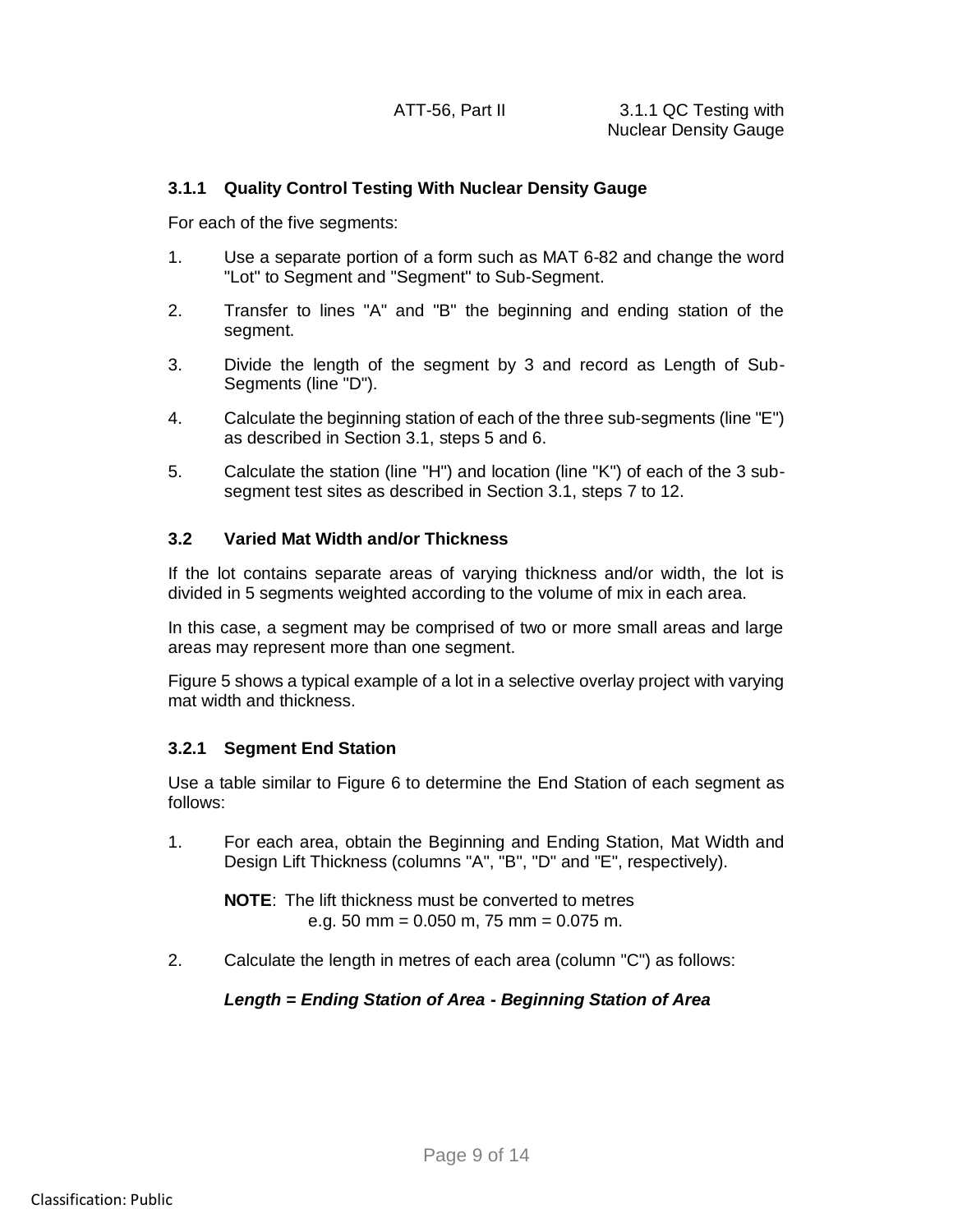18+650 157 m AREA1 AREA2 AREA3 AREA3 AREA4 AREA4 AREA6 AREA6 AREA6 AREA7 AREA8 AREA1 AREA10 AREA11 AREA11<br>I Product area1 area11 AREA1 18+493 18+209 18+650<br>690 m157 m 14+587 15+993 17+039 17+519 18+493 **30**  $\mathfrak{g}% _{T}=\mathfrak{g}_{T}$ to to to to AREA10 CORE #5<br>sta. = 17+703<br>loc. = 2.5m cl WBL  $17 + 519$ **3AREA 2 AREA 3 AREA 4 AREA 5 AREA 6 AREA 8 AREA 10 matching mat was matching mat LOT 11** (not paved yet) MBL<br>matching mat EBL **99 m3 97 m3 34 138 m** 747 m<br>1936 m 536 m<br>RFA2 ARFA3 ARFA4 ARFA4 ARFA4 ARFA5 ARFA6 ARFA7 ARFA8 ARFA1 ARFA9 ARFA1  $\circ$  $\frac{8}{2}$ SEGMENT 5<br>336m<sup>3</sup> 336m3 SEGMENT 5  $\overline{z}$ AREA<sub>9</sub> 17+039  $17+194$ 155 m 10+153 10+922 | 10+922 | 13+451 | 14+314 14+314 14+314 14+314 14+912 | 14+912 | 15+677 | 16+6751 | 17+194<br>| 13+512 17+194  $\ddot{\circ}$ **2**09 m3<br>**75 m**3 134 m3 **69 m3 65 m3 42 75 m3 134 m3** LOT 11 (not paved yet) AREA<sub>8</sub> LOT 11 (not paved yet) 15+993  $\begin{array}{r} 16+753 \\ +753 \end{array}$ 16+266 08+657 12+662 12+471 12+471 12+471 12+471 12+471 12=10+40 EXAMPLE OF LOT 10 IN A SELECTIVE OVERLAY PROJECT 18+650 **EXAMPLE OF LOT 10 IN A SELECTIVE OVERLAY PROJECT** AREA7 WITH VARYING MAT WIDTH AND THICKNESS 15+677 294 m 97 m3 15+383 08+637 | 09+406 | 10+386 | 11+568 | 11+568 | 13+889 | 13+887 | 15+383<br>10-533 | 15+387 | 15+383<br>10-10 | 10-10 | 10-10 | 10-10 | 10-10 | 10-10 | 10-10 | 10-10 | 10-10 | 10-10 | 10-10 09+132 14+912 15+677<br>09+132 14+912 15+677 **WITH VARYING MAT WIDTH AND THICKNESS** 495 m 747 m<br>ABEA1 AREA2 AREA3<br>AREA1 AREA2 AREA3 AREA3  $\mathfrak{Q}$ antsk (skotsk) i Statsk i Spanjel.<br>Opril Opril Opri  $^{\circ}$ SEGMENT 4<br>336m<sup>3</sup> CORE #4<br>sta. = 15+497<br>loc. = 4.9m cl AREA<sub>6</sub> TOTAL VOLUME OF MIX IN LOT # 10 = 1680 m<sup>3</sup>  $14+912$ **TOTAL VOLUME OF MIX IN LOT # 10 = 1680 m3**  $325<sub>m</sub>$ 14+587  $78 \text{ m}$ **168 m3 134 m3 565 m3 128 m3 78 m3** VOLUME OF MIX PER SEGMENT = 336 m<sup>3</sup> to to to to to **VOLUME OF MIX PER SEGMENT = 336 m3** 13+839<br>to<br>14+313 non-matching mat 474 m AREA5  $128 \text{ m}3$ 8 **271 m3 294 m3 86**  $13 + 995$ **non-matching mat** 42 SEGMENT 3<br>336m<sup>3</sup> **LOT 10** 3MENT 2 Ment 2 Ment 3<br>336m<sup>3</sup> 294 m3 CORE #3<br>sta. = 12+718<br>|oc. = 0.4m cl 13+453  $11+568$ <br>to<br> $13+451$ 1883 m AREA4 565 m<sup>5</sup> 09+406 10+386 11+568  $12 + 471$ matching mat- $\otimes$  .  $271 \text{ m3}$ CORE #2<br>sta. = 12+437<br>loc. = 1.8m cl SEGMENT<sub>2</sub> 69 m3 65 m3 08+637 AREA<sub>3</sub>  $10+386$ <br>to<br> $10+922$ 134 m3 536 m 10+662  $CORE H1  
sta. = 9+802  
loc. = 3.8m c1$ LOT 8 LOT 9  $09+406$ <br>to<br> $10+153$ AREA<sub>2</sub>  $168 \text{ m}3$ SEGMENT 1<br>336m<sup>3</sup> 747 m  $\delta$  $\frac{10}{09+132}$ AREA1 08+637 495 m 99 m<sub>3</sub> 08+637 **AREA LENGTHS VOLUME (m3 )STATIONS SEGMENT STATION**

**FIGURE 5**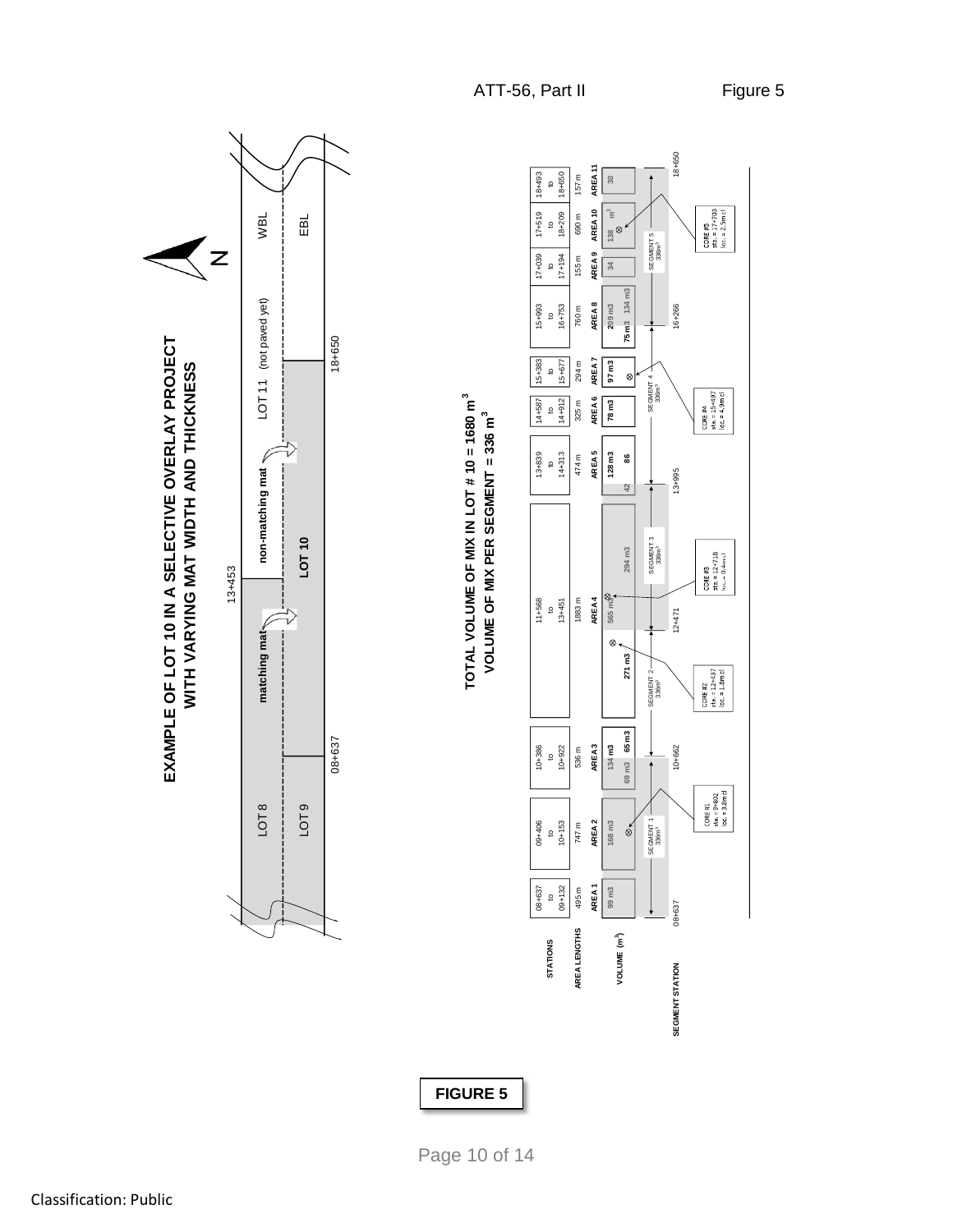3. Calculate the volume of mix in  $m<sup>3</sup>$  in each area (column "F") using the formula:

## *Volume (m<sup>3</sup> ) = Length x Width x Thickness*

- 4. Calculate the total volume of mix laid in the lot (line "G") by totalling the volume of mix in all areas, e.g.  $F_1 + F_2 + F_3$ , etc.
- 5. Determine the volume of mix required for each segment (line"H") using the formula:

*Segment Mix Volume* (*m*<sup>3</sup> ) = *Lot Volume* 5 *Segments*

6. For Segment 1, add as many Area Volumes (column "F") as required to equal or exceed the Segment Volume (line "H"). For the following segments, add the volume exceeding the previous segment volume (column "J") to as many Area Volumes as required to equal or exceed the Segment Volume.

|                    | $\mathsf{A}$                       | B                                      | $\mathbf{C}$        | D                 | E                            | F                                   | $\mathbf{I}$                                    | J                                        | K                                                        |                | г                                                       |
|--------------------|------------------------------------|----------------------------------------|---------------------|-------------------|------------------------------|-------------------------------------|-------------------------------------------------|------------------------------------------|----------------------------------------------------------|----------------|---------------------------------------------------------|
| <b>AREA</b><br>No. | <b>Beginning</b><br><b>Station</b> | Ending<br><b>Station</b>               | Area<br>Length<br>m | Mat<br>Width<br>m | Mat<br><b>Thickness</b><br>m | Volume<br>of Area<br>m <sup>3</sup> | <b>Total Area</b><br><b>Volumes</b><br>Previous | Volume<br>Exceeding<br>Segment<br>Volume | <b>Distance</b><br>from End<br><b>Station</b><br>of Area | SEGMENT        | <b>End Station</b><br>of Segment                        |
|                    |                                    |                                        | $B - A$             |                   |                              | $C \times D \times E$               | $J + F$<br>$I \geq H$                           | $I - H$                                  | $J/D \times E$<br>$\star$                                |                | $B - K$                                                 |
| $\mathbf{1}$       | $8 + 637$                          | $9 + 132$                              | 495                 | 4.0               | 0.050                        | 99                                  |                                                 |                                          |                                                          |                |                                                         |
| $\overline{2}$     | $9 + 406$                          | $10+153$                               | 747                 | 4.5               | 0.050                        | 168                                 |                                                 |                                          |                                                          |                |                                                         |
| 3                  | $10 + 386$                         | $10+922$                               | 536                 | 5.0               | 0.050                        | 134                                 | 401                                             | 65                                       | 260                                                      | $\mathbf{1}$   | $10+662$                                                |
| $\overline{4}$     | $11+568$                           | $13 + 451$                             | 1883                | 5.0               | 0.060                        | 565                                 | 630                                             | 294                                      | 980                                                      | $\overline{2}$ | $12+471$                                                |
| 5                  | $13 + 839$                         | $14 + 313$                             | 474                 | 4.5               | 0.060                        | 128                                 | 422                                             | 86                                       | 318                                                      | 3              | $13 + 944$                                              |
| 6                  | $14 + 587$                         | $14 + 912$                             | 325                 | 4.0               | 0.060                        | 78                                  |                                                 |                                          |                                                          |                |                                                         |
| $\overline{7}$     | $15 + 383$                         | $15 + 677$                             | 294                 | 5.5               | 0.060                        | 97                                  |                                                 |                                          |                                                          |                |                                                         |
| 8                  | $15 + 993$                         | $16 + 753$                             | 760                 | 5.5               | 0.050                        | 209                                 | 470                                             | 134                                      | 487                                                      | $\overline{4}$ | $16 + 266$                                              |
| 9                  | $17 + 039$                         | $17 + 194$                             | 155                 | 5.5               | 0.040                        | 34                                  |                                                 |                                          |                                                          |                |                                                         |
| 10                 | $17 + 519$                         | $18 + 209$                             | 690                 | 5.0               | 0.040                        | 138                                 |                                                 |                                          |                                                          |                |                                                         |
| 11                 | $18+483$                           | $18 + 650$                             | 167                 | 4.5               | 0.040                        | 30                                  | 336                                             | $\mathbf{0}$                             | 0                                                        | 5              | $18 + 650$                                              |
| G.                 |                                    | TOTAL VOLUME OF MIX IN LOT (sum(1-11)) |                     |                   | m <sup>3</sup>               | 1680                                |                                                 |                                          | ∗                                                        |                |                                                         |
| H.                 |                                    | VOLUME OF MIX per SEGMENT (G / 5)      |                     |                   | m <sup>3</sup>               | 336                                 | $\star$                                         |                                          |                                                          |                | These value are from the area on which the segment ends |

**FIGURE 6**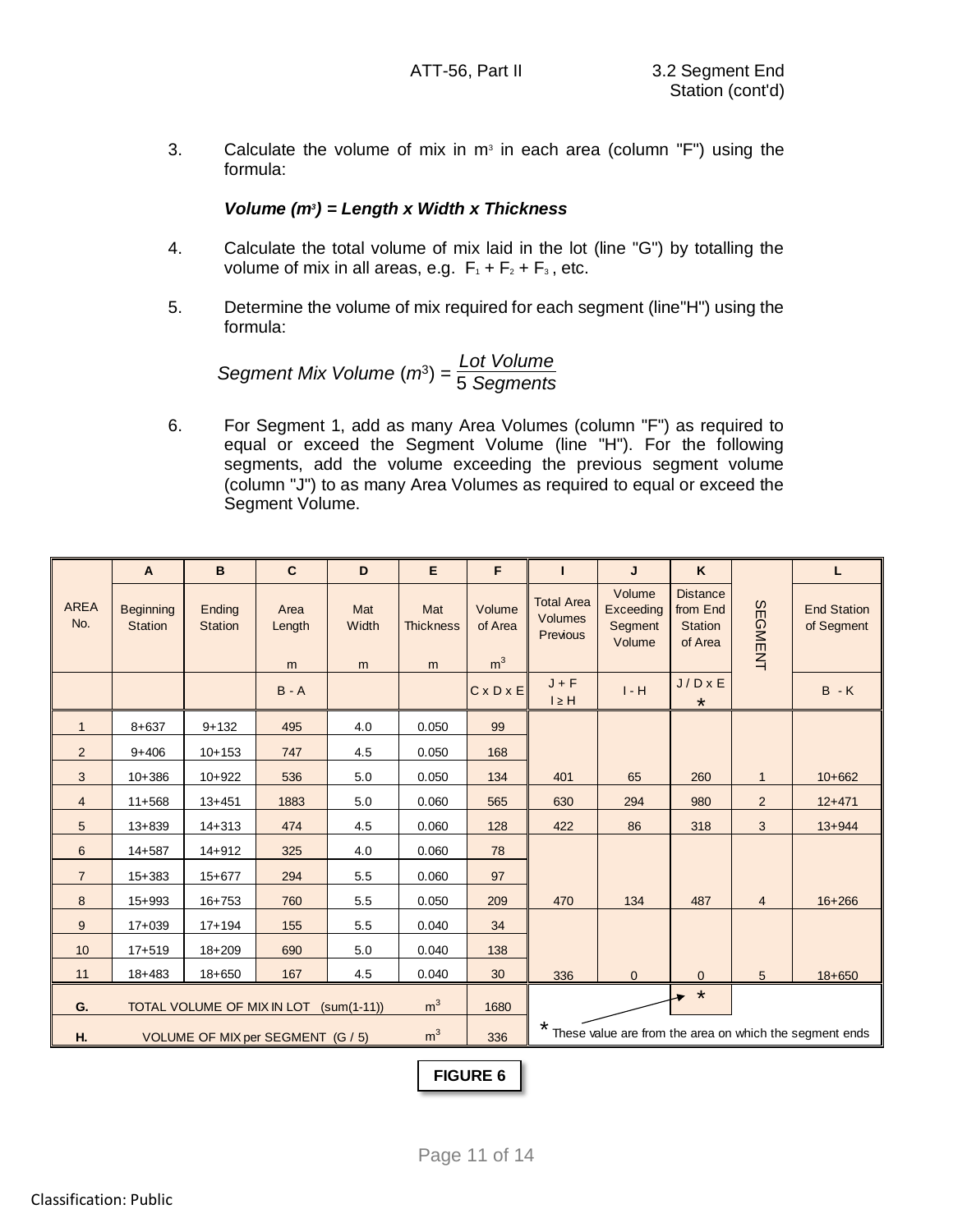- 7. Subtract the Segment Volume (line "H") from the volume calculated in step 6. The result (column "J") is the volume of the combined segment areas which exceeds the segment volume.
- 8. Calculate the Distance from the End Station of the last Area in the segment to the end of the segment (column "K") as follows:
	- a) Multiply the Mat Width (column "D") by the Mat Thickness (column "E") of the area on which the segment ends.
	- b) Divide the volume exceeding the segment volume (column "J") by the result of step (a) above.
- 9. Calculate the End Station of the segment (column "L") by subtracting the Distance from the End Station of Area (column "K") from the Ending Station of the area on which the segment ends (column "B").

## **3.2.2 Station of Segment Test Site**

1. Determine the "Length Random Number (M)" for each segment using one of the supplied number tables (and choosing the corresponding day of production), or by using the random number generation of a computer (or calculator).

|                | м                            | N                                                                    | O                                                                              | P                                              | O                                                                            | R                                                                        |
|----------------|------------------------------|----------------------------------------------------------------------|--------------------------------------------------------------------------------|------------------------------------------------|------------------------------------------------------------------------------|--------------------------------------------------------------------------|
| Seg.<br>No.    | Length<br>Random<br>No.      | <b>Volume of Mix</b><br>from Beginning<br>of Segment<br>to Core Site | <b>Whole or Partial</b><br>Area Volumes from<br><b>Beginning</b><br>of Segment | Volume<br>Required<br>from<br><b>Next Area</b> | Distance from<br><b>Beginning Station</b><br>of Site Area or<br>Segment      | Station of<br>Segment<br><b>Test Site</b>                                |
|                |                              | M.H                                                                  | $*$ O $\leq$ N                                                                 | $N - Q$                                        | $P / D^* E^*$                                                                | $Q + A$ or $L^{**}$                                                      |
| $\mathbf{1}$   | 0.56                         | 188                                                                  | 99                                                                             | 188 - 99<br>$= 89$                             | $89 / (4.5 \times 0.05)$<br>$= 396$                                          | $396 + (9+406) =$<br>$9 + 802$                                           |
| 2              | 0.97                         | 326                                                                  | 65                                                                             | $326 - 65$<br>$= 261$                          | 261 / (5.0 x 0.06)<br>$= 870$                                                | $870 + (11+568)$<br>$= 12 + 438$                                         |
| 3              | 0.22                         | 74                                                                   |                                                                                |                                                | $74 / (5.0 \times 0.06)$<br>$= 247$                                          | $247 + (12+471)$<br>$=12+718$                                            |
| $\overline{4}$ | 0.60                         | 202                                                                  | $86 + 78 = 164$                                                                | $202 - 164$<br>$= 38$                          | $38 / (5.5 \times 0.06)$<br>$= 115 m$                                        | $115 + (15+383)$<br>$= 15 + 498$                                         |
| 5              | 0.61                         | 205                                                                  | $134 + 34 = 168$                                                               | $205 - 168$<br>$= 37$                          | $37 / (5.0 \times 0.04)$<br>$= 185$                                          | $185 + (17+519)$<br>$= 17 + 704$                                         |
|                | Refer to data<br>In Figure 5 |                                                                      | If $O > N$ , enter 0                                                           |                                                | * Those values are<br>from the area on<br>which the test site is<br>located. | ** Use "L" if "Q" is<br>the distance from<br>the start of the<br>segment |

Record these Random Numbers in column "M", as shown below.

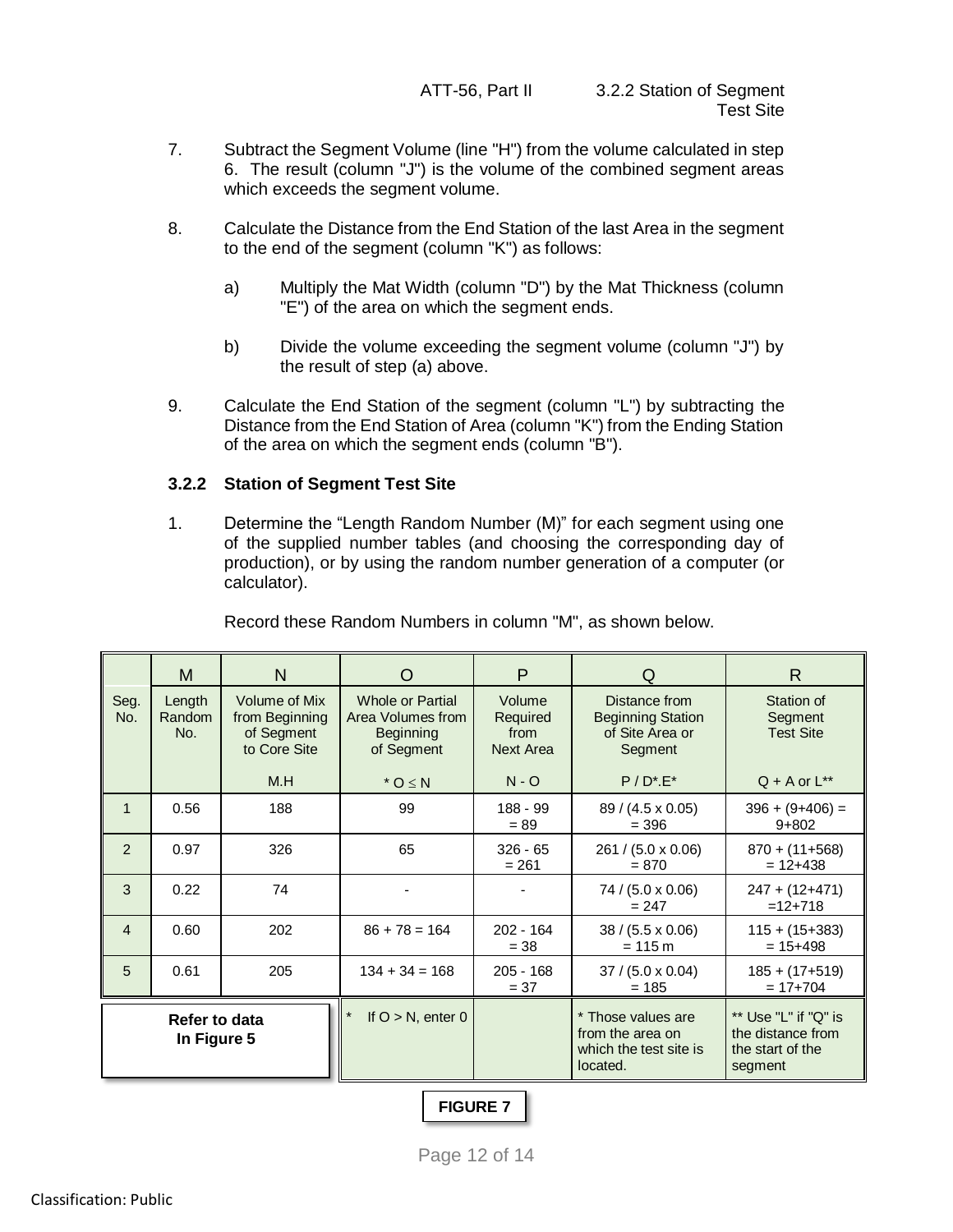2. Calculate the "Volume of Mix from the Beginning of the Segment to the Core Site" (column "N") as follows:

*= Length Random No. (column "M") x Volume of Mix per Segment (Line "H" of Fig. 5)*

3. Total the Volume of as many whole or partial areas required from the beginning of the segment so that the total is closest to but not exceeding column "N". Record the total volume in column "0".

If the "Volume of the Whole or Partial Area Volumes" on which the core is to be located equals or exceeds the volume in column "N", enter "0" (zero) in column "0".

- 4. Subtract the Volume in column "0" from the Volume of Mix form the beginning of segment (column "N"). Record as "Volume Required from Next Area" (column "P").
- 5. Calculate the "Distance from the Beginning Station of Site Area or Segment" (column "Q") that the core site is to be located as follows:
	- a) Multiply the Mat Width in m (column "D") by the Mat Thickness in m (column "E") of the area on which the core site is to be located.
	- b) Divide the Volume Required from the Next Area (column "P") by the result of step (a) above.
	- c) Calculate the station of segment test site (column "R") by adding the result of step 5 (c) above to the beginning station of the area (column "A") or the segment (column "L") on which the core is to be located.

## **3.2.3 Location of Segment Test Site**

- 1. For each segment, record on line "C2" the width of the mat on which the core is to be located.
- 3. Use a Random Number Table or a computer (or calculator) to generate random numbers to determine each segment's "Width (Random Number)" (line "J").
- 4. Following Figure 8, calculate Line "K" & Line "L", to determine the core location of each segment test site from the established centreline of the project.